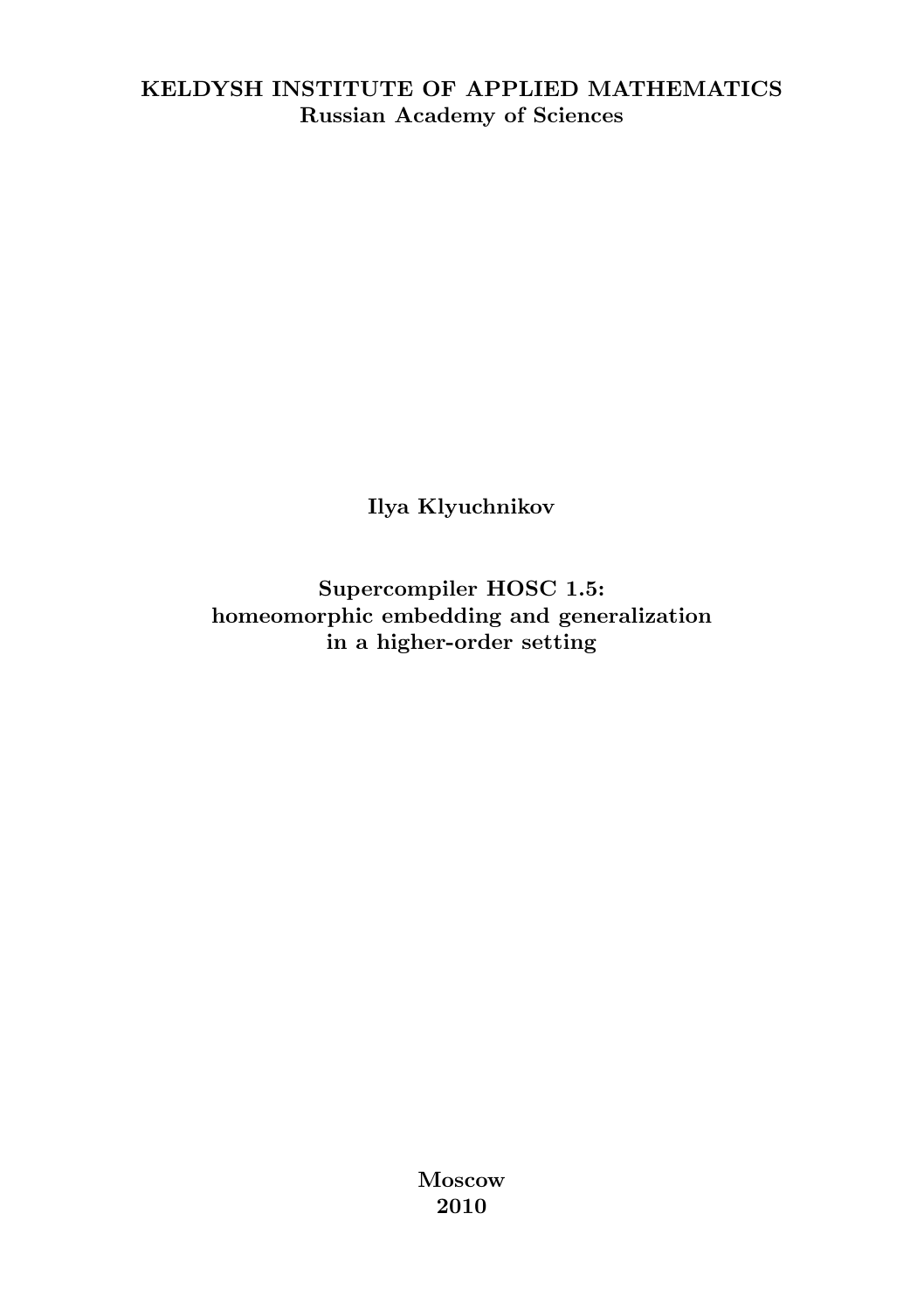#### Ilya Klyuchnikov. Supercompiler HOSC 1.5: homeomorphic embedding and generalization in a higher-order setting

The paper describes the algorithm implemented in the supercompiler HOSC 1.5, dealing with programs written in a higher-order functional language. The design decisions behind the algorithm are illustrated through a series of examples. Of particular interest are the decisions related to generalization and homeomorphic embedding of expressions with bound variables.

Supported by Russian Foundation for Basic Research projects No. 08-07-00280-a and No. 09-01-00834-a.

#### Илья Ключников. Суперкомпилятор HOSC 1.5: гомеоморфное вложение и обобщение для выражений высшего порядка

В работе приводится алгоритм экспериментального суперкомпилятора HOSC 1.5, работающего с функциями высших порядков. Детали алгоритма обосновываются на ряде примеров. Особое внимание уделяется обобщению и гомеоморфному вложению выражений со связанными переменными.

Работа выполнена при поддержке проектов РФФИ № 08-07-00280-a и № 09- 01-00834-a.

# **Contents**

|                | 1 Introduction                         | 3              |
|----------------|----------------------------------------|----------------|
|                | 2 SLL: embedding and generalization    | $\overline{4}$ |
|                | 3 HLL: embedding and generalization    | 7              |
|                | 4 A generic supercompilation algorithm | 13             |
|                | 5 Supercompiler HOSC 1.5               | 15             |
|                | 6 Comparing supercompilers             | 17             |
| $\overline{7}$ | <b>Discussion</b>                      | 20             |
|                | References                             | 22             |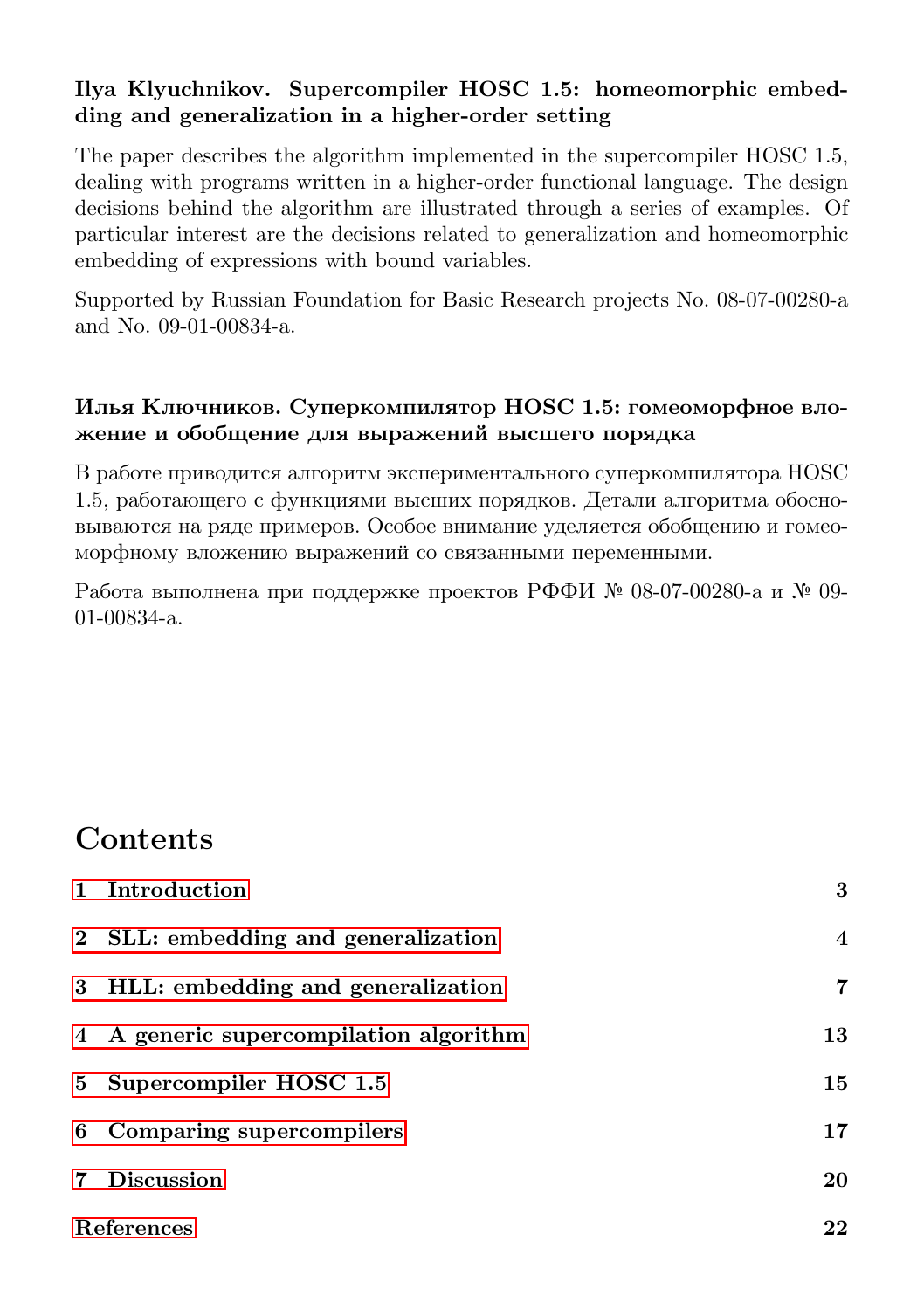## <span id="page-2-0"></span>1 Introduction

The supercompiler  $HOSC<sup>1</sup>$  $HOSC<sup>1</sup>$  $HOSC<sup>1</sup>$  is meant to be used as a tool for program analysis. For this reason HOSC propagates as mush positive information as possible when constructing a partial process tree.

The ability of HOSC to check Haskell expressions for equivalence was demonstrated in [\[11\]](#page-21-1). Another HOSC's feature is its tendency to normalize expressions, that is to transform equivalent expressions to the same syntactic form. Upon a slight modification, HOSC is also able to check if a pair of equivalent expressions forms an improvement lemma. This is achieved by annotating residual expressions with extra information (taken from the partial process tree) about the performance of the original program. Such lemmas can be used by a multilevel supercompiler in order to avoid generalizations when building partial process trees.

The supercompiler HOSC 1.0 was described in detail in [\[8\]](#page-21-2).

In [\[10\]](#page-21-3) the supercompiler HOSC is described in the form of a transformation relation and the correctness of this relation is proved.

An attempt to construct a termination proof for HOSC 1.0 revealed that it does not terminate for some input programs! Thus HOSC was revised to produce its new version, HOSC 1.1 described in [\[9\]](#page-21-4). The proof that HOSC 1.1 does terminate for any input program is given in [\[9\]](#page-21-4).

It should be noted that the termination of HOSC 1.1 is ensured in a rather "ad hoc" manner: the partition of nodes into trivial and non-trivial ones is based on the sizes of expressions produced by reduction steps. Unfortunately, this change in partition has produced a negative effect on the "normalization power" of HOSC 1.1 (as compared to HOSC 1.0).

Here we describe a new version of the HOSC supercompiler: HOSC 1.5, which is superior to HOSC 1.0 at normalizing expressions, and yet terminates for any input program. The termination of HOSC 1.5 is ensured in a more elegant and general way than in the case of HOSC 1.1.

The explanations given in [\[8,](#page-21-2) [9,](#page-21-4) [10\]](#page-21-3) about the rationale behind the design of HOSC are incomplete. The problem is that, unlike HOSC, the other existing supercompilers for higher-order languages are meant for program optimization. Hence, it was difficult to justify particular decisions because of the lack of material for comparison.

A peculiarity of HOSC 1.0 and HOSC 1.1 is that the definition of the refined homeomorphic relation is tightly coupled with the algorithm for computing a generalization of two expressions, the algorithm being defined for coupled expressions only. Thus in [\[8,](#page-21-2) [9\]](#page-21-4) the problems of generalization of expressions with bound variables were just circumvented, rather than really solved, since the algorithm in [\[8\]](#page-21-2), by construction, doesn't touch bound variables.

Here we present a revised version of the aforementioned algorithm, which is applicable to any pair of expressions, even if the expressions are not coupled. In

<span id="page-2-1"></span><sup>&</sup>lt;sup>1</sup>The source code of HOSC is available at <http://hosc.googlecode.com>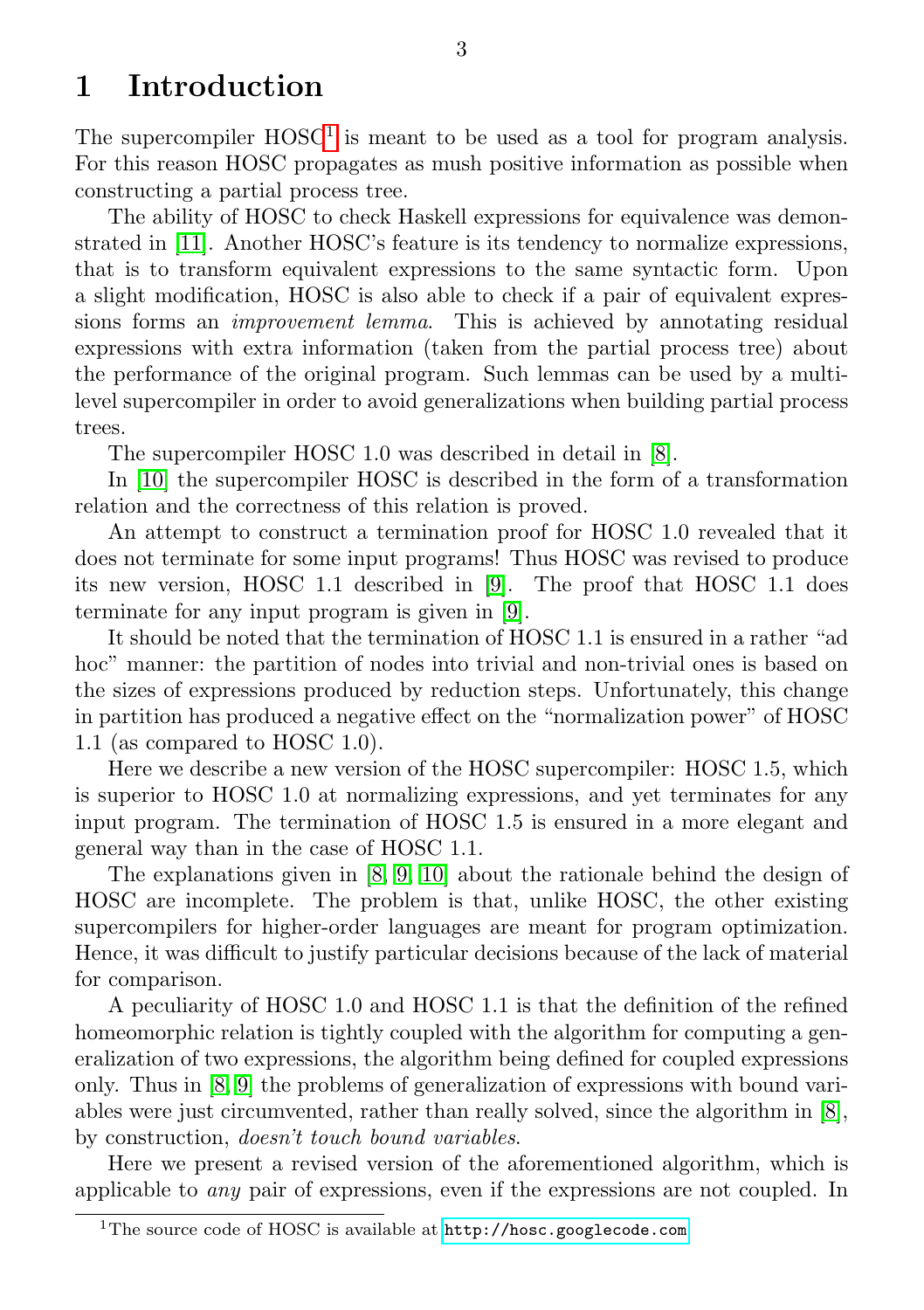<span id="page-3-2"></span>

|               | <b>Figure 1 SLL syntax</b> |                                                                                                                |                                                                     |  |  |  |  |
|---------------|----------------------------|----------------------------------------------------------------------------------------------------------------|---------------------------------------------------------------------|--|--|--|--|
|               |                            | $P \ ::= \ d_1 \dots d_n$                                                                                      | program                                                             |  |  |  |  |
|               |                            | $d := f(v_1, \ldots, v_n) = e;$<br>$g(p_1, v_1, \ldots, v_n) = e_1;$<br>.<br>$q(p_m, v_1, \ldots, v_n) = e_m;$ | f-function<br>g-function                                            |  |  |  |  |
| $\epsilon$    | $\mathbf{H} = \mathbf{H}$  | $C(e_1, , e_n)$<br>  $f(e_1, , e_n)$<br>  $g(e_1, , e_n)$                                                      | variable<br>constructor<br>call to f-function<br>call to g-function |  |  |  |  |
| $\mathcal{D}$ |                            | $\cdots = C(v_1, \ldots, v_n)$                                                                                 | pattern                                                             |  |  |  |  |

addition, if the expressions do not contain bound variables, the new algorithm just degenerates into the "classical" one, which makes it easier to compare HOSC with other supercompilers.

We consider several algorithms of supercompilation for the core Haskell language. A series of examples explains the decisions taken in the design of HOSC 1.5 and demonstrates the advantages of its supercompilation algorithm in the context of program analysis.

### <span id="page-3-0"></span>2 SLL: embedding and generalization

First of all, we consider generalization and homeomorphic embedding in a firstorder setting – for a first-order functional language SLL (i.e. without bound variables).

The SLL<sup>[2](#page-3-1)</sup> language is considered in [\[17,](#page-22-0) [18\]](#page-22-1). Its syntax is shown in Fig. [1.](#page-3-2) An SLL expression is a variable, a constructor or a function call. All constructors and functions have fixed arity. The number of constructors and function symbols is finite.

The notions of a substitution, an instance and a most specific generalization for SLL expressions are defined in [\[18\]](#page-22-1). The paper [\[5,](#page-21-5) [20\]](#page-22-2) considers a slightly extended version of SLL with if, a special construction for equality checking.

We will consider the homeomorphic embedding relation and the algorithm of computing a most specific generalization defined in [\[17,](#page-22-0) [18,](#page-22-1) [20\]](#page-22-2) as a reference point for further refinements in a higher-order setting.

The notation  $h(e'_1, \ldots, e'_n)$  is used for denoting either a constructor or a function call.

<span id="page-3-3"></span><span id="page-3-1"></span> ${}^{2}\mathrm{SLL}$  = Simple Lazy Language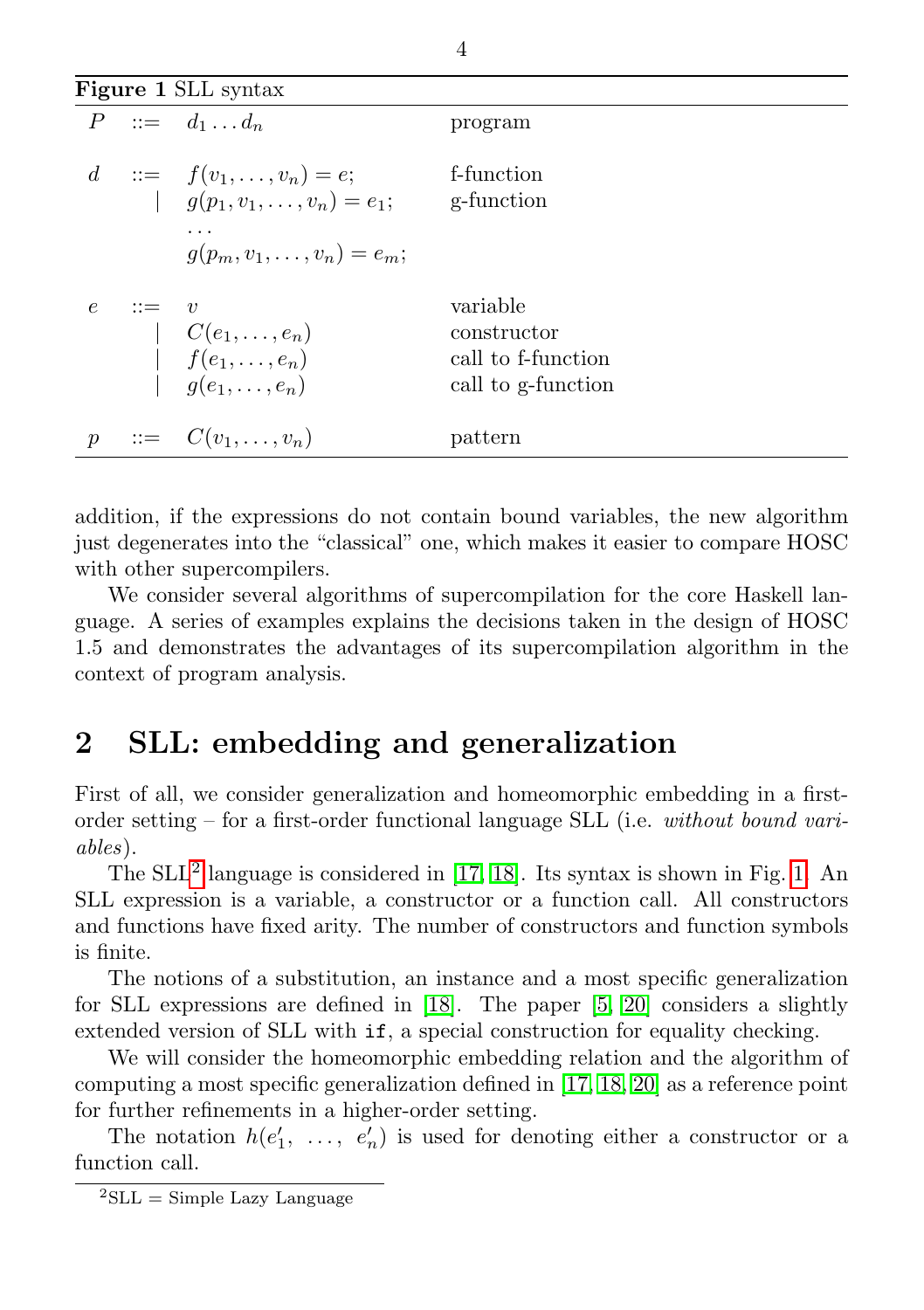**Puc. 2** SLL: iterative algorithm of generalization of  $e'$  and  $e''$ 

<span id="page-4-0"></span>Initial trivial generalization  $(v, \{v := e_1\}, \{v := e_2\})$ Common functor rule  $\sqrt{2}$  $\mathcal{L}$  $\epsilon$  $\{v := h(e'_1, \ldots, e'_n)\} \cup \theta'$  $\{v := h(e''_1, \ldots, e''_n)\} \cup \theta''$ ⎞  $\Big\}$  ⇒  $\sqrt{2}$  $\mathcal{L}$  $e\{v := h(v_1, \ldots, v_n)\}\$  $\{v_1 := e'_1, \ldots, v_n := e'_n\} \cup \theta'_1$  $\{v_1 := e_1'', \ldots, v_n := e_n''\} \cup \theta''$  $\setminus$  $\overline{ }$ Common subexpression rule  $\sqrt{2}$  $\mathcal{L}$  $\epsilon$  ${v_1 := e', v_2 := e'} \cup \theta'$  ${v_1 := e'',\ v_2 := e''} \cup \theta''$ ⎞  $\Big\}$  ⇒  $\sqrt{2}$  $\mathcal{L}$  $e\{v_1 := v_2\})$  ${v_2 := e'} \cup \theta'$  $\{v_2:=e''\}\cup\theta''$ ⎞  $\overline{I}$ 

**Figure 3** SLL: recursive algorithm of generalization of 
$$
e'
$$
 and  $e''$  Most specific generalization

$$
\bullet \ e' \sqcap e'' = s(e' \sqcap e'')
$$

#### Common functor rule

- $\bullet v \widetilde{\sqcap} v = (v, \{\}, \{\})$
- $h(e'_1, ..., e''_n) \cap h(e''_1, ..., e''_n) = (h(e_1, ..., e_n), \bigcup \theta'_i, \bigcup \theta''_i)$  where

$$
- (e_i, \theta'_i, \theta''_i) = e'_i \widetilde{\sqcap} e''_i
$$

•  $e_1 \tilde{\Pi} e_2 = (v, \{v := e_1\}, \{v := e_2\})$ 

#### Common subexpression rule

- $s(e, \{\}, \{\}) = s(e, \{\}, \{\})$
- $s(e, \{v_1 := e'\} \cup \theta', \{v_1 := e''\} \cup \theta'') = s'(s(e, \theta', \theta''))$  where

$$
- s'(e, \theta'_1, \theta''_1) = (e\{v_1 := v_2\}, \theta'_1, \theta''_1)
$$
  
if  $\exists v_2 : \{v_2 := e'\} \in \theta'_1, \{v_2 := e''\} \in \theta''_1$   

$$
- s'(e, \theta'_1, \theta''_1) = (e, \{v_1 := e'\} \cup \theta'_1, \{v_1 := e''\} \cup \theta''_1)
$$
  
otherwise

<span id="page-4-1"></span>Definition 1 (Iterative generalization algorithm for SLL expressions). A most specific generalization of two expressions  $e'$  and  $e''$ ,  $e' \sqcap e''$  is computed by exhaustively applying the rewrite rules in Fig. [2](#page-4-0) to the initial trivial generalization  $(v, \{v := e'\}, \{v := e''\}).$ 

The algorithm [1](#page-3-3) is presented in an iterative form in the same way as in [\[19,](#page-22-3) [20,](#page-22-2) [18\]](#page-22-1).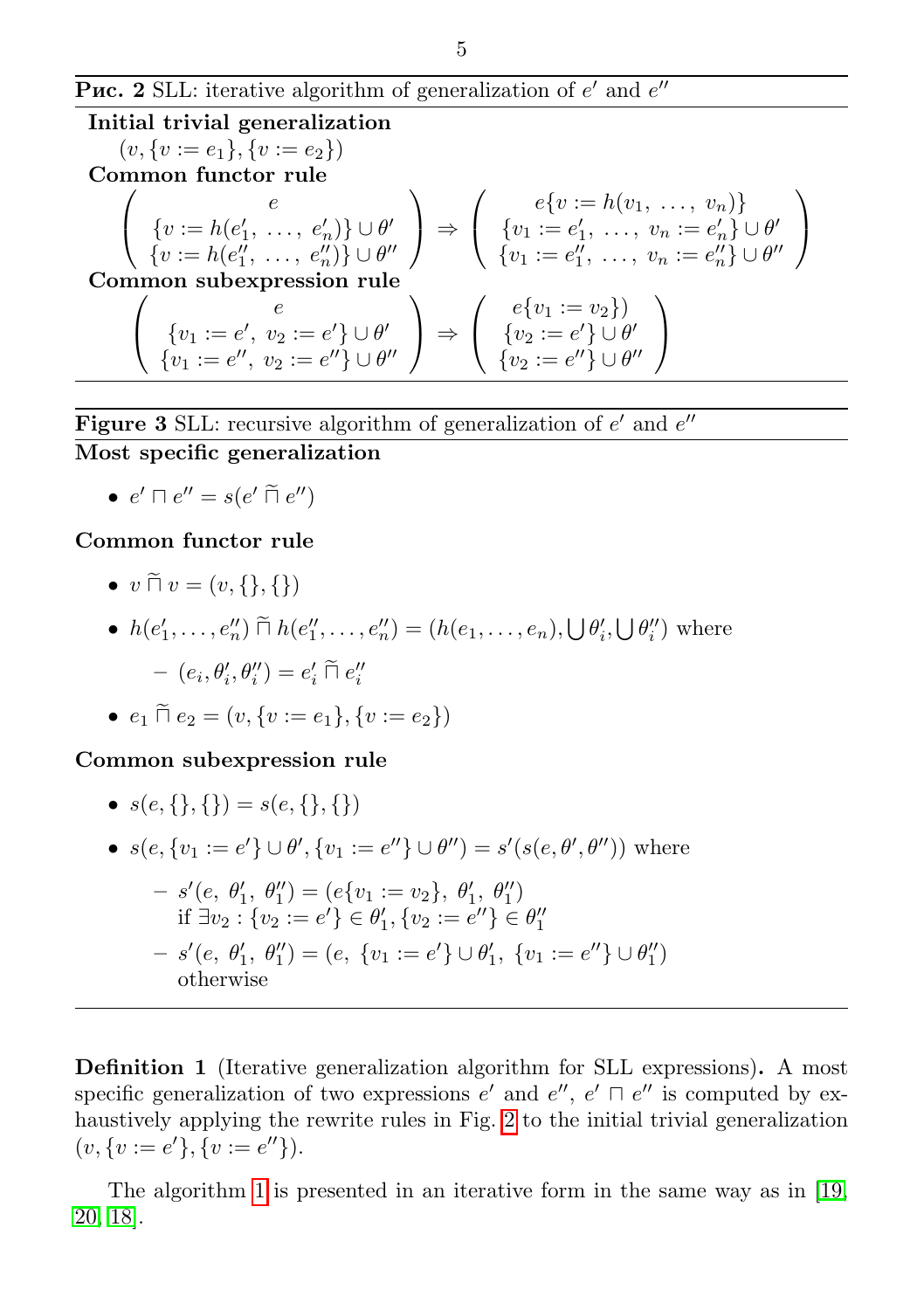<span id="page-5-0"></span>

| <b>Figure 4 SLL:</b> homeomorphic embedding                                             |                                                                                           |  |  |  |
|-----------------------------------------------------------------------------------------|-------------------------------------------------------------------------------------------|--|--|--|
| Embedding                                                                               |                                                                                           |  |  |  |
| $e' \triangleleft e''$                                                                  | if $e' \triangleleft_{d} e''$ or $e' \triangleleft_{c} e''$ or $e' \triangleleft_{v} e''$ |  |  |  |
| <b>Variables</b>                                                                        |                                                                                           |  |  |  |
| $v' \triangleleft_{v} v''$                                                              |                                                                                           |  |  |  |
| Coupling                                                                                |                                                                                           |  |  |  |
| $h(e'_1, \ldots, e'_n) \leq_c h(e''_1, \ldots, e''_n)$ if $\forall i : e'_i \leq e''_i$ |                                                                                           |  |  |  |
| Diving                                                                                  |                                                                                           |  |  |  |
| $e \trianglelefteq_d h(e'_1, \ldots, e'_n)$                                             | if $\exists i : e \leq e'_i$                                                              |  |  |  |

However, the computation of a most specific generalization can also be defined in terms of recursive functions (big step semantics), rather than rewrite rules (small step semantics), the recursive definition being more convenient for our purposes.

**Definition 2** (Recursive generalization algorithm for SLL expressions).  $e' \sqcap e'' =$  $s(e' \tilde{\sqcap} e'')$ , where operations  $\tilde{\sqcap}$  are  $s$  defined in Fig. [3.](#page-4-1)

The computation of MSG is performed in two stages. The first stage corresponds to the application of the common functor rule (the calculation of  $e_1\bar{||}e_2$ ), while the second stage (the operation  $s$ ) corresponds to the application of the common subexpression rule.

Fig. [4](#page-5-0) presents homeomorphic embedding relation of SLL expressions as defined in [\[17,](#page-22-0) [19\]](#page-22-3). We explicitly distinguish coupling, diving and variable embedding.

An SLL expression  $e$  is said to be *derivable* from a program  $P$  if all constructor and function names appearing in  $e$  also appear in  $P$  (and have the same arities). A set of SLL expressions derivable from  $P$  is also said to be derivable from  $P$ .

Since an SLL program  $P$  may only contain a finite number of constructor and function names with fixed arities, the same is true of any set of expressions derivable from P, and  $\leq$  is a well-quasi-order on this set. This result is due to Higman and Kruskal.

It can be shown that  $\leq_c$  is also a well-quasi-order for a set of expressions derivable from a program  $P$ .

In addition, for any expressions  $e_1$  and  $e_2$ , such that  $e_1 \nleq_c e_2$ , their generalization  $e_1 \sqcap e_2 = (e_a, \theta_1, \theta_2)$  is guaranteed to be non-trivial (in other words,  $e_a$  is not a variable). It means that, when constructing a partial process tree, we do not have to split configurations, regardless of the computation history, because, if we use  $\leq_c$  as a whistle, then there always exists a non-trivial generalization of embedded expressions.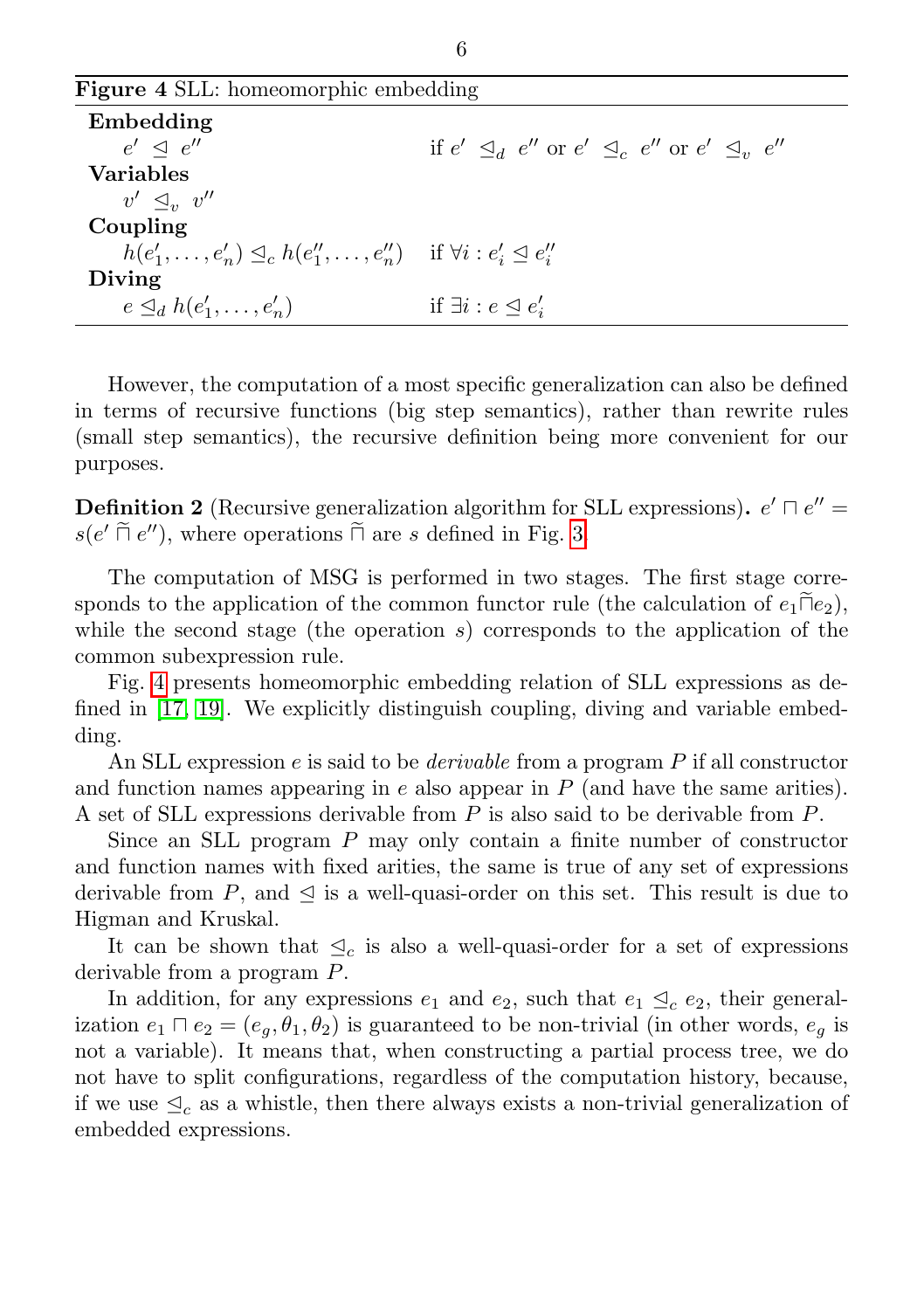<span id="page-6-2"></span>

| Figure 5 HLL syntax                                            |                          |  |  |  |
|----------------------------------------------------------------|--------------------------|--|--|--|
| $tDef ::=$ data $tCon = \overline{dCon_i};$                    | type definition          |  |  |  |
| $tCon ::= tn$                                                  | type constructor         |  |  |  |
| $dCon ::= c \ type_i$                                          | data constructor         |  |  |  |
| $type ::= tv \mid tCon \mid type \rightarrow type \mid (type)$ | type expression          |  |  |  |
| $prog ::= tDef_i$ e where $f_i = e_i$ ;                        | program                  |  |  |  |
| $e ::= v$                                                      | variable                 |  |  |  |
| $ c \overline{e_i}$                                            | constructor              |  |  |  |
| $f_q$                                                          | global variable          |  |  |  |
| $\lambda \overline{v_i} \rightarrow e$                         | $\lambda$ -abstraction   |  |  |  |
| $e_1$ $e_2$                                                    | application              |  |  |  |
| case $e_0$ of $\{\overline{p_i \rightarrow e_i}\}$             | case-expression          |  |  |  |
| let $\overline{v_i = e_i}$ in e                                | let-expression           |  |  |  |
| (e)                                                            | parenthesized expression |  |  |  |
| $p :: = c \overline{v_i}$                                      | pattern                  |  |  |  |

### <span id="page-6-0"></span>3 HLL: embedding and generalization

The input language of the supercompiler  $HOSC$  is  $HLL<sup>3</sup>$  $HLL<sup>3</sup>$  $HLL<sup>3</sup>$  which is quite close to the Haskell Kernel [\[22,](#page-22-4) [23\]](#page-22-5). HLL syntax is shown in Fig. [5.](#page-6-2) We require that patterns in case expressions be non-overlapping and exhaustive. HLL is statically typed according to the Hindley-Milner polymorphic typing system<sup>[4](#page-6-3)</sup>

Remark 3 (Order of patterns in case-expressions). We require that patterns in case-expressions be enumerated in the same order as constructors in the declaration of a corresponding data type.

In order to denote that a variable  $f$  is defined in a program (that is, there is a definition  $f = e$ ;), we use an index g (global) and write  $f<sub>a</sub>$ .

Since HLL-expressions may contain bound variables, we need to formalize some related concepts.

**Definition 4** (Bound, global and free variables of an expression). Sets  $bv[[e]],$  $qv[[e]], fv[[e]]$  of bound variables, global variables and global variables of an expression  $e$  are computed according to the rules shown in Fig. [6,](#page-7-0) [7](#page-7-1) and [8,](#page-7-2) respectively.

Definition 5 (Multi-set of bound variables of an expression). The rules, defining a multi-set  $bv'$  [e] of bound variables of an expression e, are the same as in Fig. [6,](#page-7-0) but take into account that the result of the operation is a multi-set.

<span id="page-6-3"></span><span id="page-6-1"></span> ${}^{3}$ HLL = Higher-order Lazy Language

<sup>4</sup>Really all HLL supercompilers described in this paper are able to consume programs with more general typings. We use Hindley-Milner type system for simplicity only.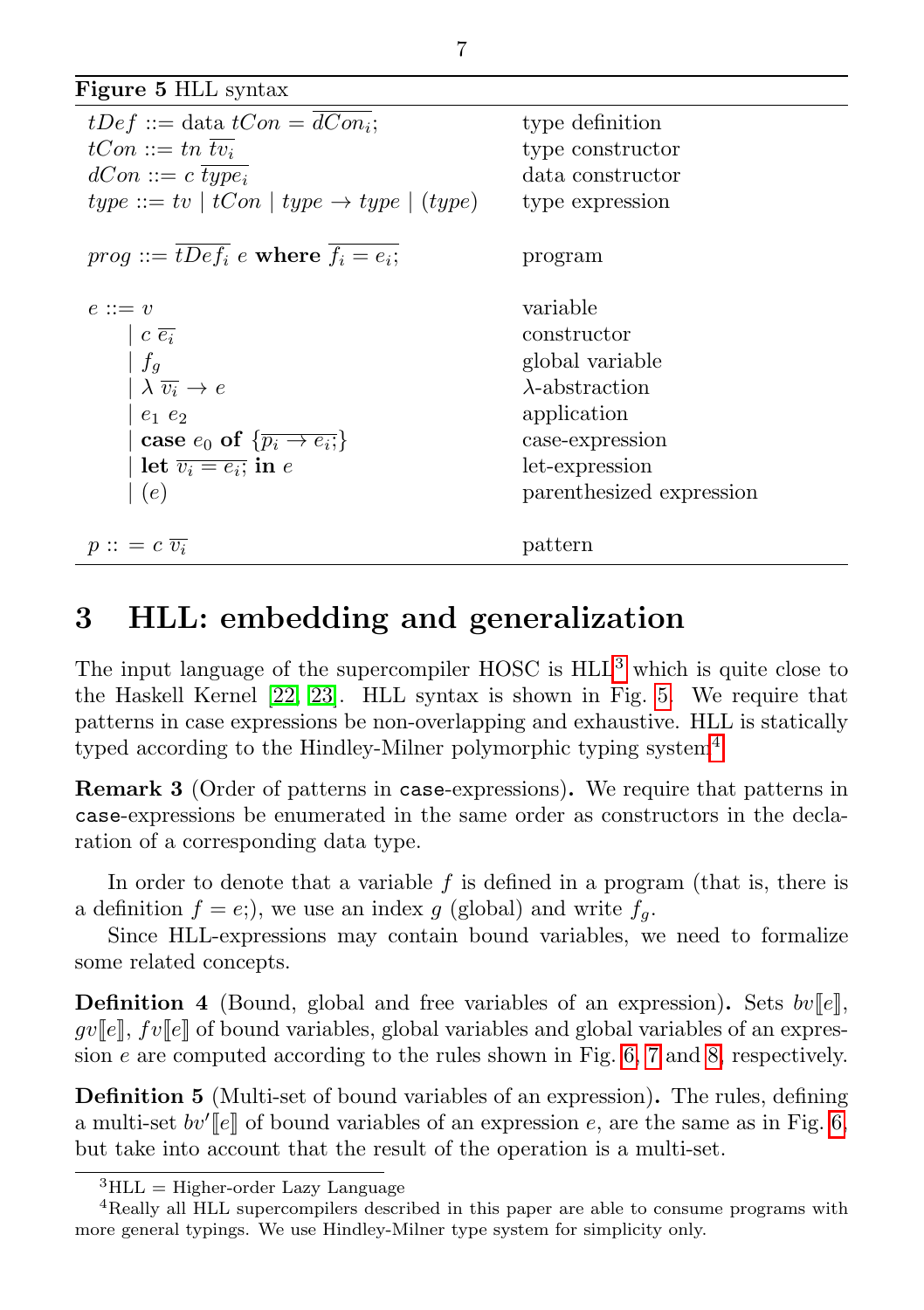Figure 6 HLL: a set of bound variables of an expression

<span id="page-7-0"></span>

| $bv[[f_q]]$                                                                                         | $= \{\}$                                         |
|-----------------------------------------------------------------------------------------------------|--------------------------------------------------|
| bv[[v]]                                                                                             | $= \{\}$                                         |
| $bv\ c\ \overline{e_i}\ $                                                                           | $= \int bv[[e_i]]$                               |
| $bv[\![\lambda v \rightarrow e]\!]$                                                                 | $= bv[[e]] \cup \{v\}$                           |
| $bv \ e_1 e_2\ $                                                                                    | $= bv[[e_1]] \cup bv[[e_2]]$                     |
| bv $\llbracket \text{case } e_0 \text{ of } \{c_i \overline{v_{ik}} \rightarrow e_i; \} \rrbracket$ | $= bv[[e_0]] \cup ([]bv[[e_i]]) \cup ([]v_{ik})$ |
| bv[let $\overline{v_i = e_i}$ ; in e]                                                               | $= bv[[e]] \cup (([bv[[e_i]]) \cup ([]v_i))]$    |

| Figure 7 HLL: a set of global variables of an expression |  |  |  |  |  |
|----------------------------------------------------------|--|--|--|--|--|
|----------------------------------------------------------|--|--|--|--|--|

<span id="page-7-1"></span>

| $gv[[f_q]]$                                                                      | $= \{f_q\}$                    |
|----------------------------------------------------------------------------------|--------------------------------|
| gv  v                                                                            | $= \{\}$                       |
| $gv[[c\ \overline{e_i}]]$                                                        | $=\bigcup gv[[e_i]]$           |
| $gv[\lambda v \rightarrow e]$                                                    | $= gv  e $                     |
| $gv\llbracket e_1 \; e_2 \rrbracket$                                             | $= gv[[e_1]] \cup gv[[e_2]]$   |
| $gv\llbracket case\ e\ of\ \{c_i\ \overline{v_{ik}} \rightarrow e_i\}\rrbracket$ | $= gv[[e]] \cup ([]gv[[e_i]])$ |
| $gv[[let \overline{v_i = e_i}; in e]]$                                           | $= gv[[e]] \cup ([]gv[[e_i]])$ |

<span id="page-7-2"></span>

| <b>Figure 8 HLL:</b> a set of free variables of an expression                    |                                                                    |  |  |  |
|----------------------------------------------------------------------------------|--------------------------------------------------------------------|--|--|--|
| $fv[[f_q]]$                                                                      | $= \{\}$                                                           |  |  |  |
| fv[[v]]                                                                          | $= \{v\}$                                                          |  |  |  |
| $fv\llbracket c \overline{e_i} \rrbracket$                                       | $= \bigcup f v[[e_i]]$                                             |  |  |  |
| $fv[\![\lambda v \rightarrow e]\!]$                                              | $= fv[[e]] \setminus \{v\}$                                        |  |  |  |
| $fv\llbracket e_1\ e_2\rrbracket$                                                | $= fv[[e_1]] \cup fv[[e_2]]$                                       |  |  |  |
| $fv\llbracket case\ e\ of\ \{c_i\ \overline{v_{ik}} \rightarrow e_i\}\rrbracket$ | $= fv[[e]] \cup (  \int fv[[e_i]] \setminus {\overline{v_{ik}}} )$ |  |  |  |
| $fv[[let \overline{v_i = e_i}; in e]]$                                           | $= (fv[[e]] \setminus (U] v_i)) \cup (U[fv[[e_i]])$                |  |  |  |

<span id="page-7-3"></span>Remark 6 (Variable names). In order to avoid name clashes, we require that for any expression *e* the sets  $bv[[e]], gv[[e]], fv[[e]]$  be mutually disjoint, and there be no repeated elements in the multi-set  $bv'[e]$ .

Definition 7 (Refreshing of bound variables). The refreshing of bound variables of an expression  $e$  is a consistent replacement of every bound variable  $v \in bv'[e]$ in e by a fresh variable. We denote this operation as  ${\text{}fresh[}e$ .

**Definition 8** (HLL-substitution). A substitution is a finite list of pairs  $\theta =$  ${\overline{v_i := e_i}}$ , where a variable  $v_i$  is bound to its value  $e_i$ . The domain of  $\theta$  is defined as  $domain(\theta) = {\overline{v_i}}$ . The range of  $\theta$  is computed as  $range(\theta) = {\overline{e_i}}$ .

HLL language is based on  $\lambda$ -calculus. A substitution is a fundamental operation in  $\lambda$ -calculus. In order to ensure the correctness of a substitution, expressions are considered up to renaming of bound variables, that is up to  $\equiv_{\alpha}$  ([\[2\]](#page-21-6), 2.1.11). Thus an application of substitution should be correct for  $\equiv_{\alpha}$ -classes of expressions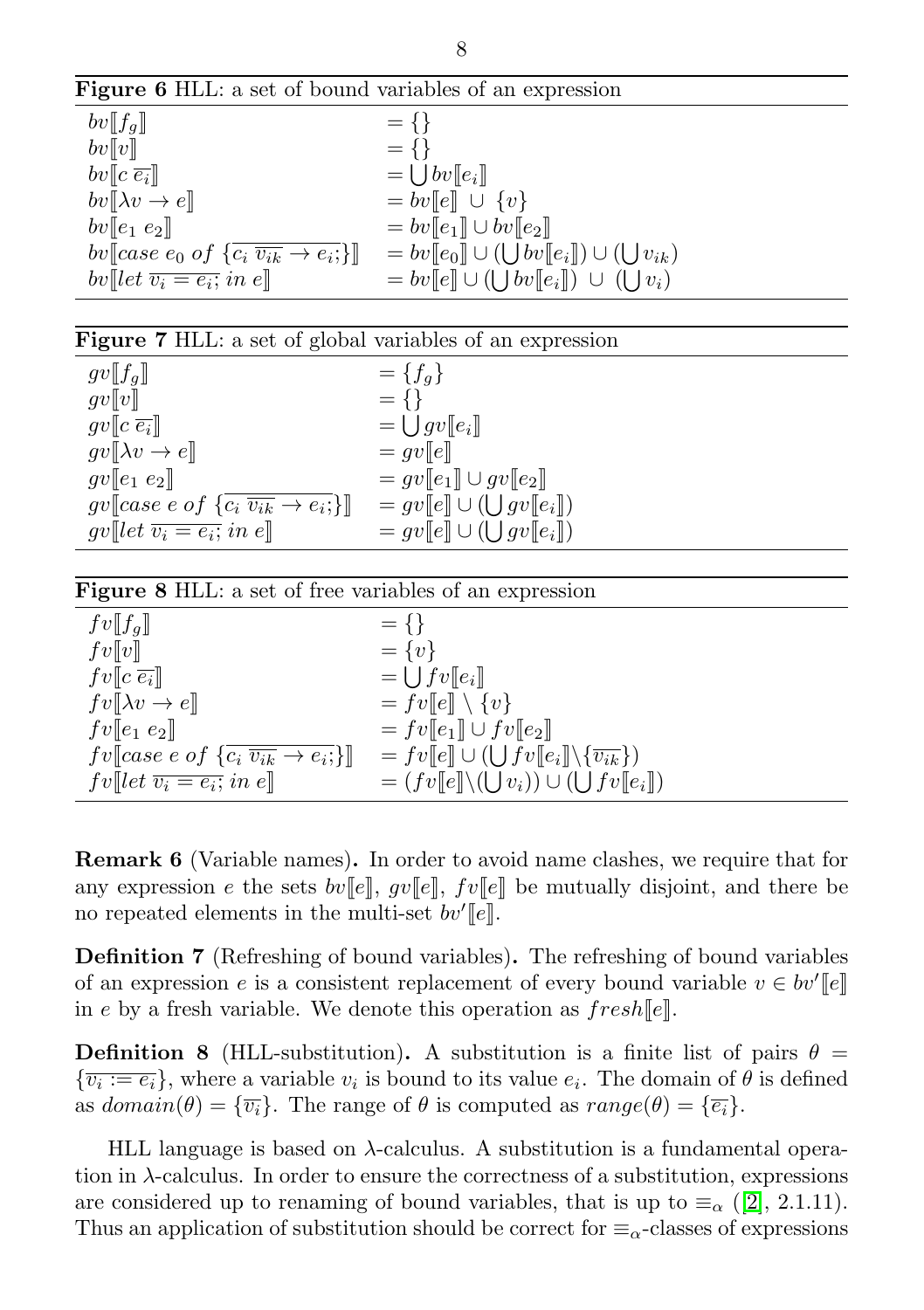$([2],$  $([2],$  $([2],$  Appendix C). That is:

$$
e \equiv_{\alpha} e', e_i \equiv_{\alpha} e'_i \Rightarrow e\{\overline{v_i := e_i}\} \equiv_{\alpha} e'\{\overline{v_i := e'_i}\}
$$

There exist different approaches to this problem:

- 1. One may consider "canonical" nameless expressions where bound variables do not have names [\[4\]](#page-21-7). The whole class of  $\alpha$ -congruent expressions corresponds to one expression in this approach. This approach is good for mechanical processing but is inconvenient for a human.
- 2. It is possible to refresh bound variables of expressions before applying a substitution in order to avoid name capture [\[3,](#page-21-8) [21\]](#page-22-6). This approach is inconvenient for cases where a substitution is a result of some operation (e.g. generalization).
- 3. Substitutions may be avoided by means of the mechanism of explicit substitutions [\[1,](#page-21-9) [14\]](#page-22-7). But, in the context of supercompilation, this approach would considerably complicate configuration analysis.
- 4. It is possible to extend Remark [6](#page-7-3) to the case of the application of a substitution. That is, to define a notion of an allowed substitution with respect to a given expression  $e$  and then consider allowed substitutions only.

The last alternative is the most convenient one in the context of supercompilation (more precisely – for a task of computing the most specific generalization).

**Definition 9** (Allowed HLL-substitution). A HLL-substituion  $\theta$  is allowed with respect to an expression  $e$  if

- 1.  $bv[[e]] \cap domain(\theta) = \emptyset$
- 2.  $\forall e_i \in range(\theta) : bv[[e]] \cap fv[[e_i]] = \emptyset$

<span id="page-8-0"></span>Remark 10 (Usage of substitutions). In the following all substitutions we consider are required to be allowed (with respect to corresponding expression).

Convention [10](#page-8-0) is similar to the Barendregt's convention ([\[2\]](#page-21-6), 2.1.13). Conventions [6](#page-7-3) and [10](#page-8-0) ensure the correctness of a simple ("naive") application of substitution:

Definition 11 (Application of HLL-substitution). The result of applying a substitution  $\theta$  to an expression e,  $e\theta$ , is computed according to the rules in Fig. [9.](#page-9-0)

Note that when a substitution is applied to a variable, the variable is replaced with an expression whose bound variables get refreshed!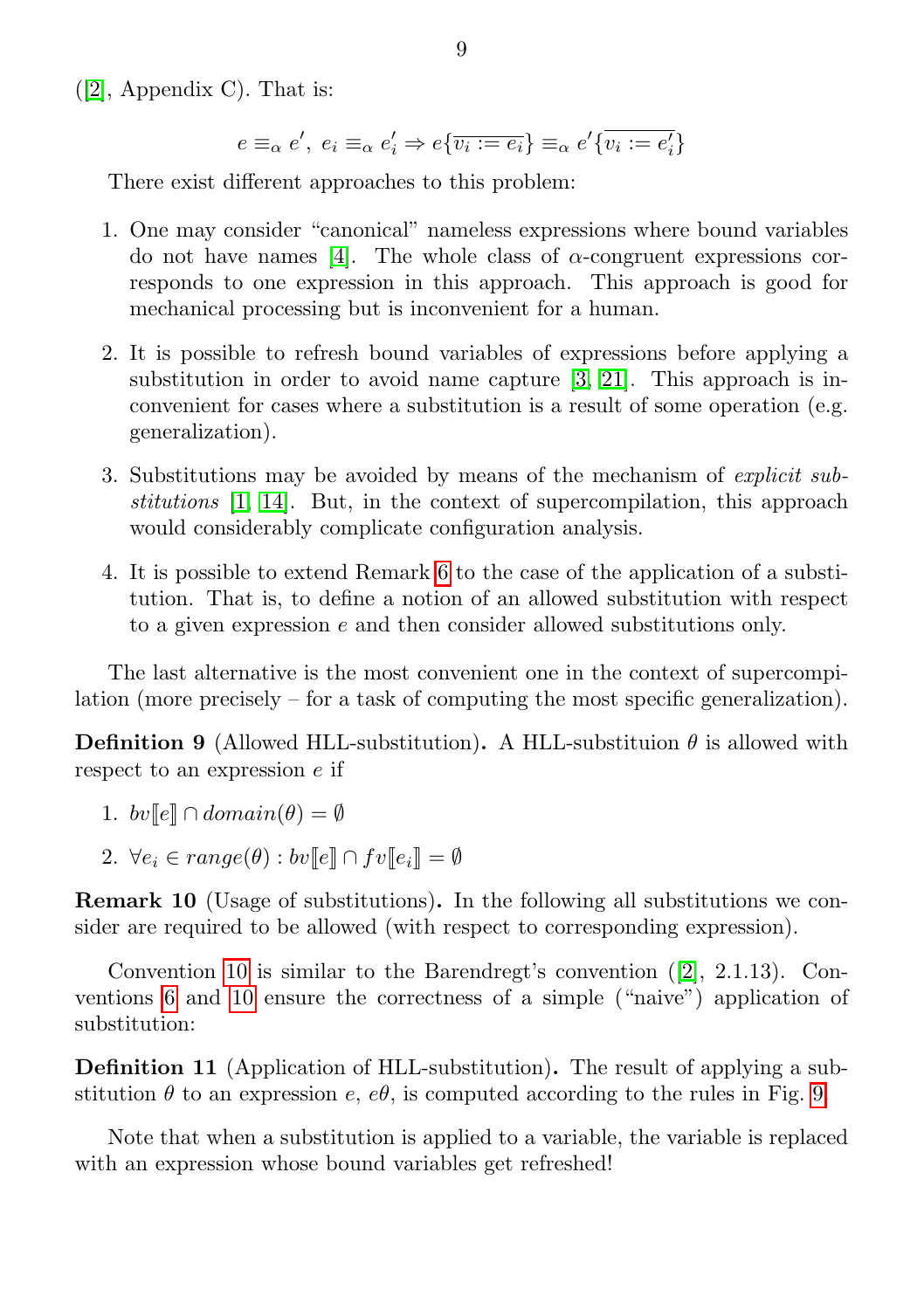<span id="page-9-0"></span>

| <b>Figure 9 HLL:</b> application of substitution          |     |                                                                                                                                                              |                        |  |  |
|-----------------------------------------------------------|-----|--------------------------------------------------------------------------------------------------------------------------------------------------------------|------------------------|--|--|
| $v\theta$                                                 |     | $=$ fresh[e]                                                                                                                                                 | if $v := e \in \theta$ |  |  |
|                                                           |     | $\eta$                                                                                                                                                       | otherwise              |  |  |
| $f_q\theta$                                               | $=$ | $f_q$                                                                                                                                                        |                        |  |  |
| $(c\ \overline{e_i})\theta$                               |     | $= c(e_i\overline{\theta})$                                                                                                                                  |                        |  |  |
| $(\lambda v \rightarrow e)\theta$                         |     | $= \lambda v \rightarrow (e\theta)$                                                                                                                          |                        |  |  |
| $(e_1\ e_2)\theta$                                        |     | $= (e_1 \theta) (e_2 \theta)$                                                                                                                                |                        |  |  |
|                                                           |     | $\left(\text{case } e \text{ of } \{\overline{p_i \rightarrow e_i} \}\right) \theta = \text{case } (e \theta) \text{ of } \{p_i \rightarrow (e_i \theta) \}$ |                        |  |  |
| $(\text{let } \overline{v_i = e_i}; \text{ in } e)\theta$ |     | $=$ let $v_i = (e_i \theta);$ in $(e \theta)$                                                                                                                |                        |  |  |

**Remark 12** (Elimination of let-expressions). As in [\[8\]](#page-21-2), a program  $p$  is  $\lambda$ -lifted  $[6]$  before supercompilation and replaced with a program  $p'$  that does not contain let-expressions. The reasons for the elimination of let-expressions are as follows: (1) the notions of renaming, instance and generalizations are quite complicated for expressions containing let-expressions, since permutations of let-bindings are possible and should be taken into account, (2) a let-expression in a residual program represents the result of a generalization, so we would need to distinguish the original let-expressions from the results of generalizations, (3) since HOSC is intended for program analysis, the elimination of let-expressions allows positive information to be propagated in a more aggressive way, which results in a deeper transformation of programs. So in the following we only consider HLL expressions without let-expressions.

**Definition 13** (Instance of an expression). An expression  $e_2$  is said to be an instance of an expression  $e_1$ , or  $e_1 \leq e_2$ , if there is a substitution  $\theta$ , such that  $e_1 \theta \equiv e_2$ . As far as the language HLL is concerned, the substitution  $\theta$  is unique and is denoted by  $e_1 \otimes e_2$ .

**Definition 14** (Renaming). An expression  $e_2$  is a *renaming* of an expression  $e_1$ ,  $e_1 \simeq e_2$ , if  $e_1 \lessdot e_2$  and  $e_2 \lessdot e_1$ . That is,  $e_1$  and  $e_2$  differ in names of free variables only.

**Definition 15** (Generalization). A generalization of expressions  $e_1$  and  $e_2$  is a triple  $(e_q, \theta_1, \theta_2)$ , where  $e_q$  is an expression and  $\theta_1$  and  $\theta_2$  are substitutions, such that  $e_q \theta_1 \equiv e_1$  and  $e_q \theta_2 \equiv e_2$ . The set of generalizations of expressions  $e_1$  and  $e_2$ is denoted by  $e_1 \wedge e_2$ .

**Definition 16** (Most specific generalization). A generalization  $(e_q, \theta_1, \theta_2) \in e_1 \cap$  $e_2$  is a most specific one, if, for any generalization  $(e'_g, \theta'_1, \theta'_2) \in e_1 \cap e_2$ , it holds that  $e'_{g} \lessdot e_{g}$ , that is  $e_{g}$  is an instance of  $e'_{g}$ . We suppose that there is defined an operation  $\Box$ , such that  $e_1 \Box e_2$  is a most specific generalization of  $e_1$  and  $e_2$ .

**Definition 17** (Incommensurable expressions). Expressions  $e_1$  and  $e_2$  are incommensurable,  $e_1 \leftrightarrow e_2$ , if  $e_1 \sqcap e_2 = (v, \theta_1, \theta_2)$ , that is the most specific generalization of given expressions is a variable.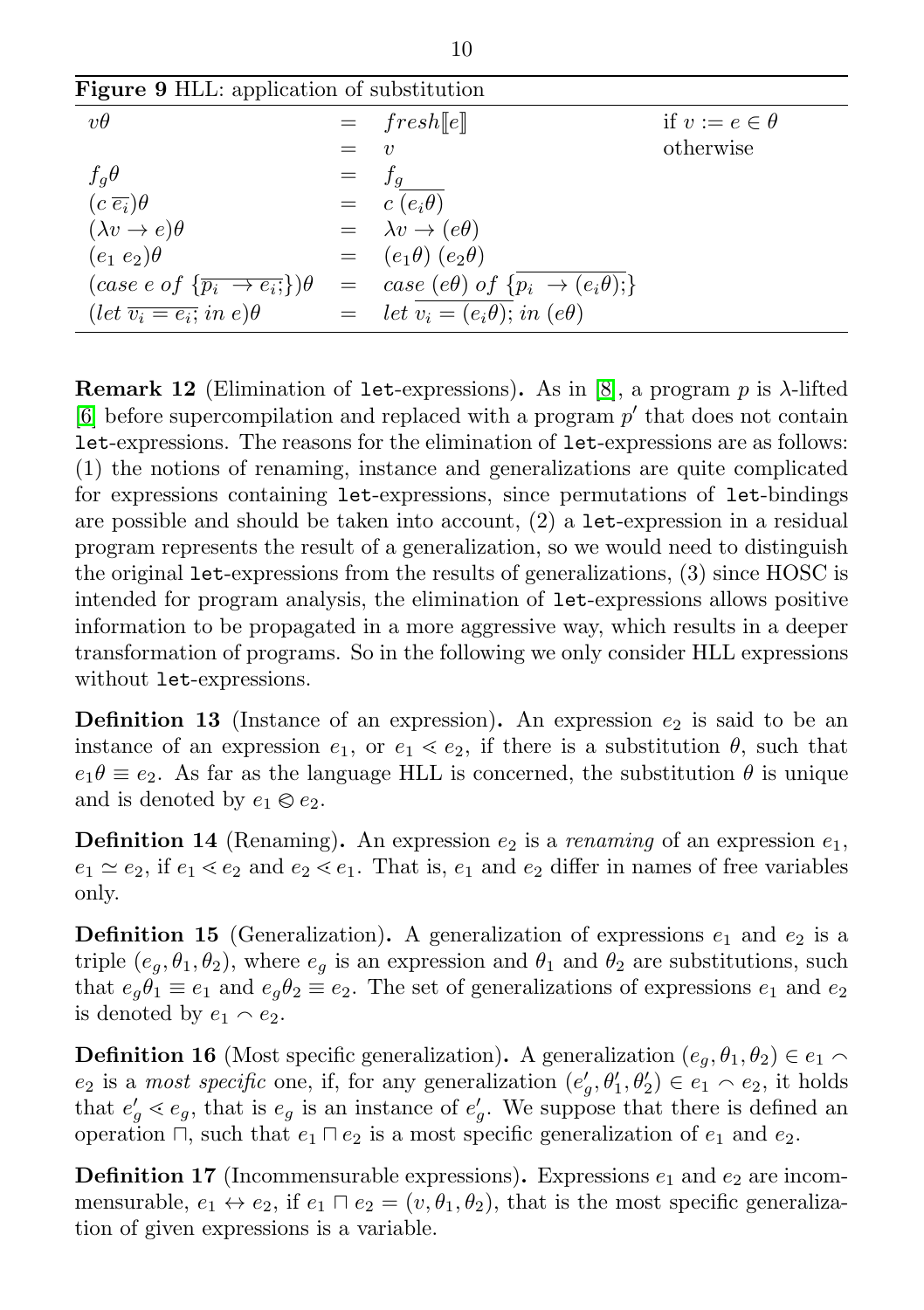### Figure 10 HLL: calculation of the most specific generalization Most specific generalization

•  $e' \sqcap e'' = s(e' \sqcap e'')$ 

Common functor rule

 $\bullet v \tilde{\sqcap} v = (v, \{\}, \{\})$ •  $c \overline{e'_i} \sqcap c \overline{e''_i} = (c \overline{e_i}, \bigcup \theta'_i, \bigcup \theta''_i)$ , where  $- (e_i, \theta'_i, \theta''_i) = e'_i \widetilde{\sqcap} e''_i$ •  $e'_1 e'_2 \tilde{\sqcap} e''_1 e''_2 = (e_1 e_2, \theta'_1 \tilde{\sqcap} \theta'_2, \theta''_1 \tilde{\sqcap} \theta''_2)$ , where  $- (e_i, \theta'_i, \theta''_i) = e'_i \widetilde{\sqcap} e''_i$ •  $\lambda v' \to e' \sqcap \lambda v'' \to e'' = (e_g, \theta', \theta'')$ , if  $\theta'$  and  $\theta''$  correct wrt  $e_g$ , where  $-e_a = \lambda v \rightarrow e$  $(e, \theta', \theta'') = e' \{v' := v\} \sqcap e'' \{v'' := v\}$ • case  $e'_0$  of  $\{c_i \overline{v'_{ik}} \to e'_i\}$   $\stackrel{\sim}{\cap}$  case  $e''_0$  of  $\{c_i \overline{v''_{ik}} \to e''_i\} = (e_g, \bigcup \theta'_i, \bigcup \theta''_i)$ ,<br>  $\vdots$   $\vdots$   $\vdots$   $\vdots$   $\vdots$   $\vdots$   $\vdots$   $\vdots$   $\vdots$   $\vdots$   $\vdots$   $\vdots$   $\vdots$   $\vdots$   $\vdots$   $\vdots$   $\vdots$   $\vdots$ if all  $\theta'_i$  and  $\theta''_i$  are correct wrt  $e_g$ , where

$$
- e_g = case \ e_0 \ of \ \{c_i \ \overline{v_{ik}} \to e_i; \}
$$

$$
- (e_0, \theta'_0, \theta''_0) = e'_0 \ \overline{\cap} \ e''_0
$$

$$
- (e_i, \theta'_i, \theta''_i) = \underline{e'_i \{v'_{ik} := v_{ik}\}} \ \overline{\cap} \ \underline{e''_i \{v''_{ik} := v_{ik}\}}
$$

• 
$$
e_1 \cap e_2 = (v, \{v := e_1\}, \{v := e_2\})
$$

Common subexpression rule

\n- \n
$$
s(e, \{\}, \{\}) = s(e, \{\}, \{\})
$$
\n
\n- \n $s(e, \{v_1 := e'\} \cup \theta', \{v_1 := e''\} \cup \theta'') = s'(s(e, \theta', \theta''))$  where\n  $-s'(e, \theta'_1, \theta''_1) = (e\{v_1 := v_2\}, \theta'_1, \theta''_1)$  if  $\exists v_2 : \{v_2 := e'\} \in \theta'_1, \{v_2 := e''\} \in \theta''_1$ \n
\n- \n $-s'(e, \theta'_1, \theta''_1) = (e, \{v_1 := e'\} \cup \theta'_1, \{v_1 := e''\} \cup \theta''_1)$  otherwise\n
\n

<span id="page-10-1"></span><span id="page-10-0"></span>The substitutions  $\theta_1$  and  $\theta_2$  in a most specific generalization  $(e_a, \theta_1, \theta_2)$  should be allowed ones with respect to the expression  $e_q$ . In the context of conventions we have chosen an algorithm of computation of the most specific generalization should ensure the correctness of substitutions it produces.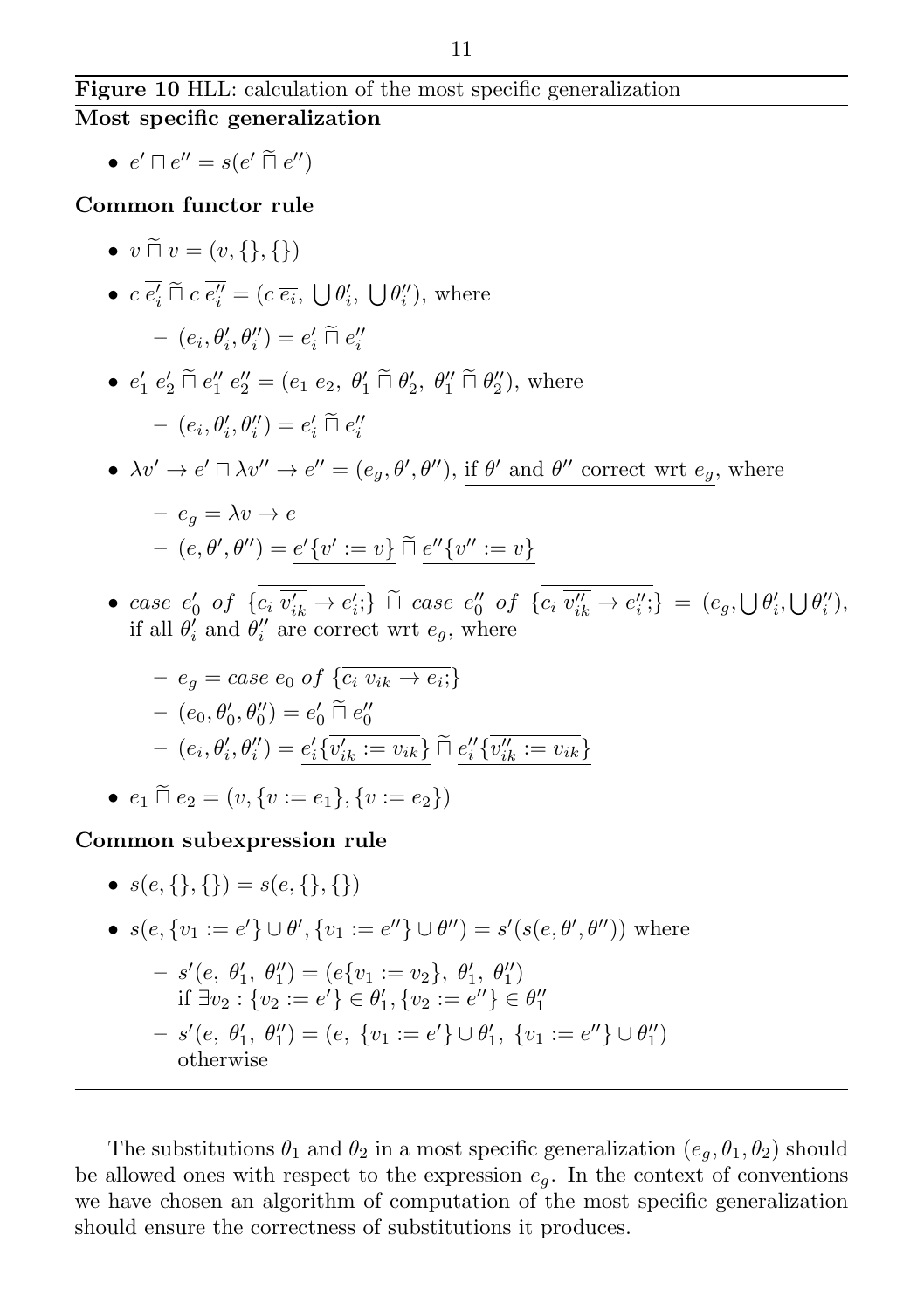|  |  |  | Figure 11 HLL: pure homeomorphic embedding |  |
|--|--|--|--------------------------------------------|--|
|--|--|--|--------------------------------------------|--|

<span id="page-11-0"></span>

| Embedding                                                                                                                              |                                                                                 |
|----------------------------------------------------------------------------------------------------------------------------------------|---------------------------------------------------------------------------------|
| $e' \triangleleft e''$                                                                                                                 | if $e' \triangleleft_d e'', e' \triangleleft_c e''$ or $e' \triangleleft_u e''$ |
| <b>Variables</b>                                                                                                                       |                                                                                 |
| $f_q \trianglelefteq_v f_q$                                                                                                            |                                                                                 |
| $v \triangleleft_{v} v'$                                                                                                               |                                                                                 |
| Coupling                                                                                                                               |                                                                                 |
| $c e'_i \preceq_c c e''_i$                                                                                                             | if $\forall i : e'_i \subseteq e''_i$                                           |
| $\lambda v' \rightarrow e' \prec_c \lambda v'' \rightarrow e''$                                                                        | if $e' \triangleleft e''$                                                       |
| $e'_1 e'_2 \leq_c e''_1 e''_2$                                                                                                         | if $\forall i : e'_i \trianglelefteq e''_i$                                     |
| case e' of $\{c_i \overline{v'_{ik}} \rightarrow e'_i\} \trianglelefteq_c$ case e'' of $\{c_i \overline{v''_{ik}} \rightarrow e''_i\}$ |                                                                                 |
|                                                                                                                                        | if $e' \leq e''$ and $\forall i : e'_i \leq e''_i$                              |
| Diving                                                                                                                                 |                                                                                 |
| $e \triangleleft_d c \overline{e_i}$                                                                                                   | if $\exists i : e \triangleleft e_i$                                            |
| $e \triangleleft_d \lambda v_0 \rightarrow e_0$                                                                                        | if $e \triangleleft e_0$                                                        |
| $e \triangleleft_d e_1 e_2$                                                                                                            | if $\exists i : e \triangleleft e_i$                                            |
| $e \leq_d case \ e_0 \ of \ \{c_i \ \overline{v_{ik}} \to e_i\} \ \ \text{if } \exists i : e \leq e_i$                                 |                                                                                 |

Definition 18 (Recursive algorithm of computing the most specific generalization of HLL expressions).  $e' \sqcap e'' = s(e' \sqcap e'')$ , where the operations  $\sqcap$  and s are defined in Fig. [10.](#page-10-0)

Algorithm [18](#page-10-1) is applicable to any pair of HLL expressions and produces a most specific generalization taking into account Conventions [6](#page-7-3) and [10.](#page-8-0) The rules are applied in order of their enumeration. Variables  $v$  and  $v_{ik}$  in the 3rd, 4th and 5th common subexpression rules are fresh ones. The most interesting parts of the algorithm, taking into account bound variables, are underlined.

**Definition 19** (Pure homeomorphic embedding  $\leq$ ). The pure homeomorphic embedding of HLL-expressions is defined inductively according to the rules in Fig. [11.](#page-11-0)

In the following definition of a refined version of homeomorphic embedding, we use a table recording the correspondence of bound variables:

$$
\rho = \{ (v'_1, v''_1), \ldots, (v'_n, v''_n) \}
$$

**Definition 20** (Refined homeomorphic embedding  $\leq^*$ ). The refined homeomorphic embedding of HLL-expressions is defined inductively according to the rules in Fig. [12.](#page-12-1)

Recall, that incommensurable SLL expression can not be coupled: if  $e_1 \trianglelefteq_c e_2$ , then  $e_1 \sqcap e_2 = (e_g, \theta_1, \theta_2)$  is a non-trivial generalization  $(e_g$  is not a variable). The same is true for the refined embedding  $\leq^*$ . However, this does not hold for the pure embedding  $\triangleleft$ . So, sometimes, when using  $\triangleleft$  as a whistle, we have to split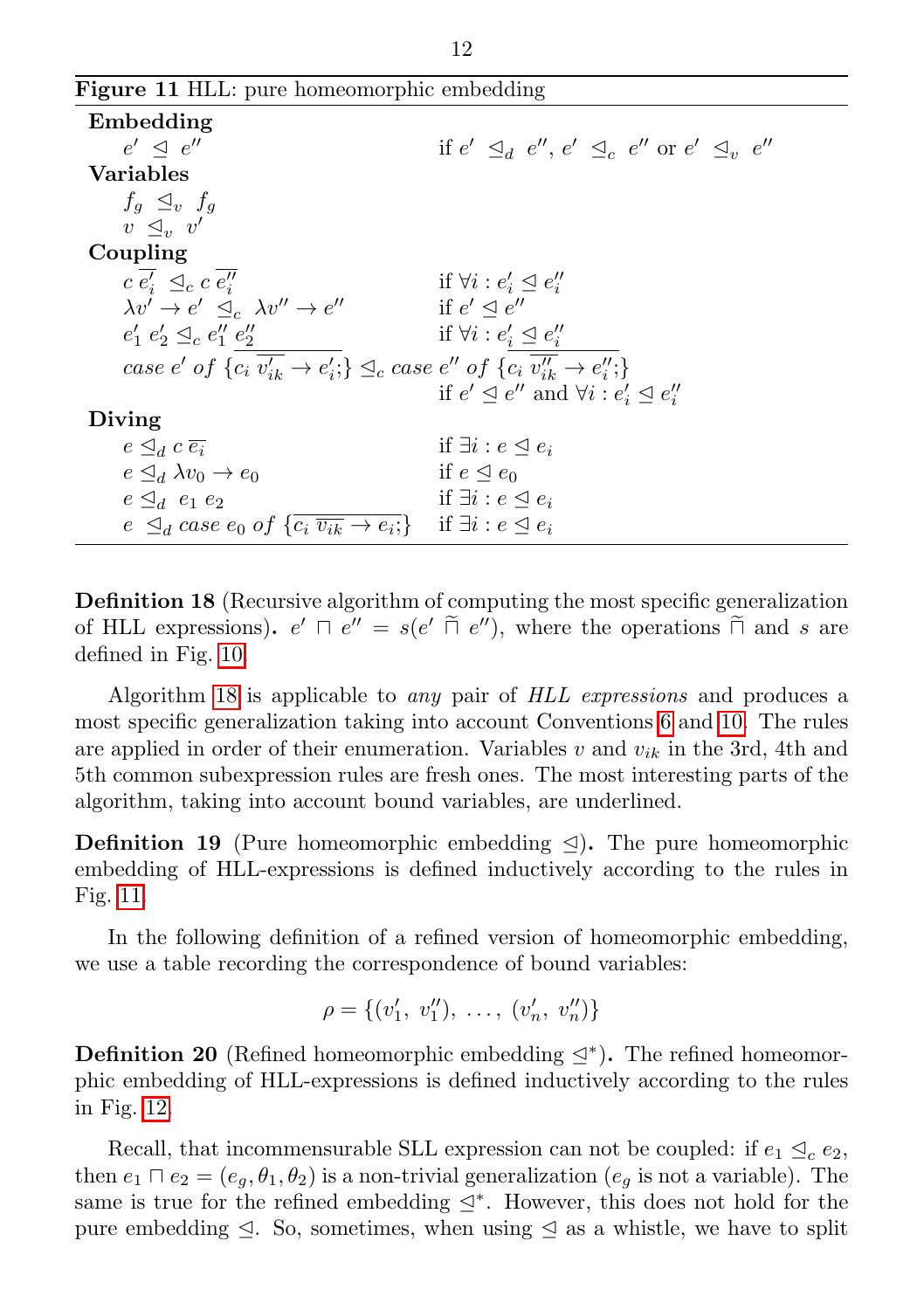Figure 12 HLL: refined homeomorphic embedding

<span id="page-12-1"></span>Embedding  $e' \supseteq^* e'' \stackrel{\text{def}}{=} e' \supseteq^* e'' \mid_{\{\}}$  $e' \supseteq^*_c e'' \stackrel{\text{def}}{=} e' \supseteq^*_c e'' \mid_{\{\}}$  $e' \supseteq_d^* e'' \stackrel{\text{def}}{=} e' \supseteq_d^* e'' \mid \{ \}$ Embedding wrt table of bound variables  $e' \leq^* e$  $'' \mid_{\rho}$  if  $e' \leq_d^* e \mid_{\rho}''$ ,  $e' \leq_c^* e'' \mid_{\rho}$  or  $e' \leq_c^* e'' \mid_{\rho}$ Variables  $f_g \leq_v^* f_g$  $v' \leq_v^* v'' \mid_{\rho}$  if  $(v)$ ',  $v'') \in \rho$  $v' \preceq_v^* v$  $\int_{\rho}^{\prime}$  if  $v' \notin domain(\rho)$  and  $v'' \notin range(\rho)$ Coupling  $c \overline{e'_i} \preceq_c^* c \overline{e''_i} \mid_{\rho} \qquad \qquad \text{if } \forall i : e'_i \preceq^* e''_i \mid_{\rho}$  $\lambda v' \to e' \preceq_c^* \lambda v'' \to e'' \mid_{\rho} \quad \text{if } e' \preceq^* e'' \mid_{\rho \cup \{(v',v'')\}}$  $e'_1 \; e'_2 \; \mathrel{\trianglelefteq^*}\! e''_1 \; \frac{e''_2}{e'_2} \; |_{\rho} \qquad \qquad \qquad \text{if } \forall i : e'_i \; \mathrel{\trianglelefteq^*}\! e''_i \; |_{\rho}$ case e' of  $\{c_i \overline{v_{ik}'} \rightarrow e_i';\} \trianglelefteq_c^* \text{case } e''$  of  $\{c_i \overline{v_{ik}''} \rightarrow e_i'';\} |_{\rho}$ if  $e' \preceq^* e'' \mid_{\rho}^{\infty}$  and  $\forall i : e'_i \preceq^* e''_i \mid_{\rho \cup \{\overline{(v'_{ik}, v''_{ik})}\}}$ Diving only if  $fv(e) \cap domain(\rho) = \emptyset$  $e \trianglelefteq_d^* c \overline{e_i}$  $|_{\rho}$  if  $\exists i : e \leq^* e_i |_{\rho}$  $e \subseteq_d^*$  $\frac{1}{d} \lambda v_0 \to e_0 \mid_{\rho}$  if  $e \leq^* e_0 \mid_{\rho \cup \{(\bullet, v_0)\}}$  $e \subseteq_d^*$  $e \preceq_d^d e_1 e_2 \mid \rho$ <br>  $e \preceq_d^d$  case  $e'$  of  $\{\overline{c_i \ v_{ik}} \to e_i\}$   $\mid_{\rho}$  if  $e \preceq^* e' \mid_{\rho}$  or  $\exists i : e \preceq^* e_i \mid_{\rho \cup \{(\bullet, v_{ik})\}}$  $e_1 e_2 \mid_{\rho}$  if  $\exists i : e \leq^* e_i \mid_{\rho}$ 

down configurations (in order to ensure the termination of supercompilation), regardless of the history of computation.

## <span id="page-12-0"></span>4 A generic supercompilation algorithm

The notions of driving, partial process tree and operations over partial process tree used in this section are taken from [\[8\]](#page-21-2). Residual programs are constructed according to the rules corresponding to the transformation relation HOSC ([\[10\]](#page-21-3), Fig. 15).

The generic supercompilation algorithm shown in Fig. [13](#page-13-0) is a generalization of the algorithm in [\[20\]](#page-22-2).

Any implementation of the generic algorithm has to give answers to the following questions:

- 1.  $computeRelAnss how to compute relevant ancestors for a given leaf (in$ order to search for repeated configurations, super configurations and embedding configurations).
- 2. whistle how to check two configurations for embedding.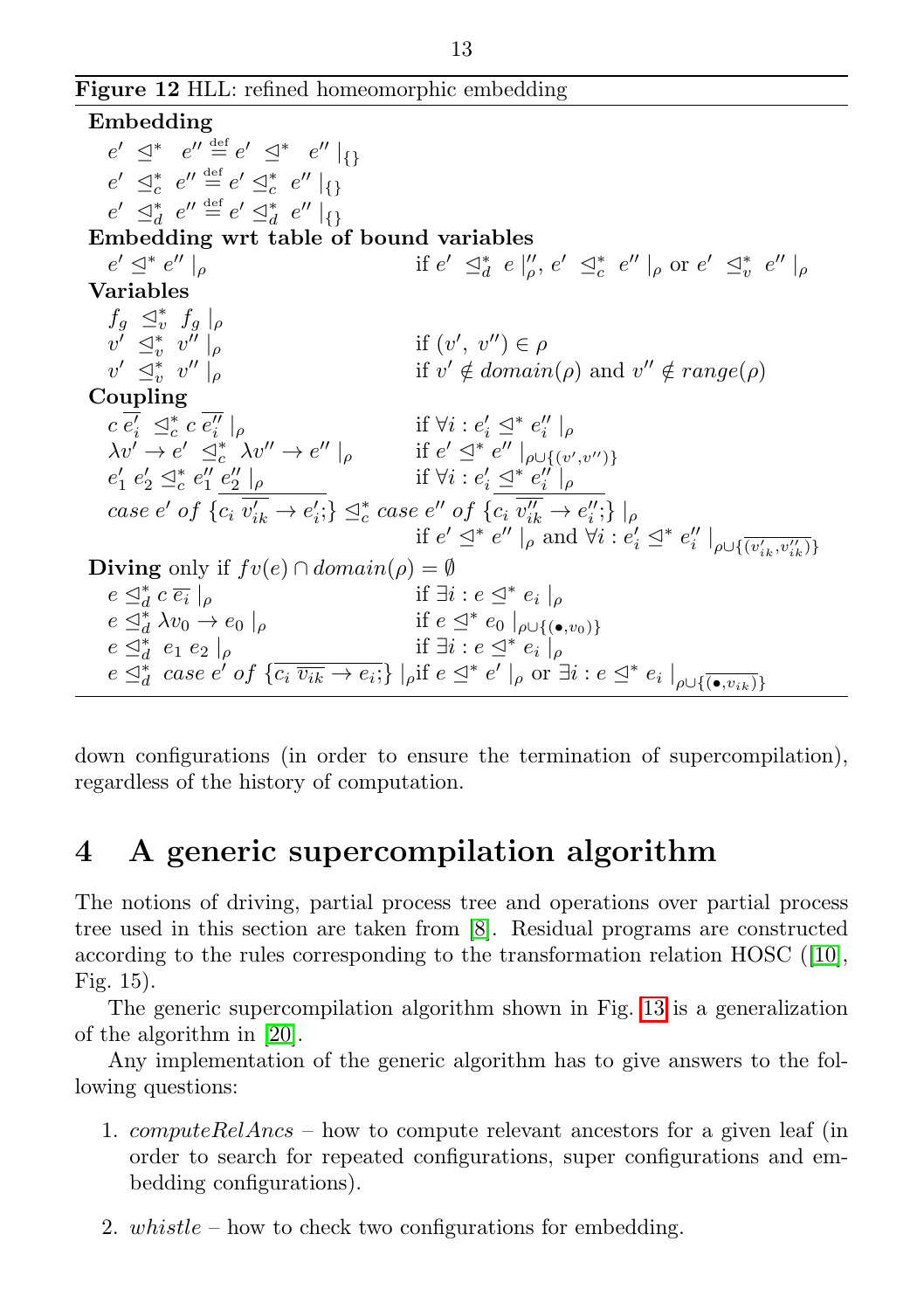Figure 13 A scheme of supercompilation algorithm

```
t = (e \rightarrow)while unprocessed Lea f(t) \neq \bullet do
    \beta = unprocessedLeaf(t)relAnsc = computeRelAnsc(\beta)\alpha = find (relAncs, \beta, whistle)if \alpha \neq \bullet and \alpha . expr \simeq \beta . expr then
     t = fold(t, \alpha, \beta)else if \alpha \neq \bullet and \alpha . expr \leq \beta . expr then
     t = abstract(t, \beta, \alpha)else if \alpha \neq \bullet then
         if \alpha . expr \leftrightarrow \beta . expr then
           t = split(t, \beta, \beta, expr)else
           t = abstract(t, \alpha, \beta)end
    else
      t = drive(t, \beta)end
end
```
<span id="page-13-0"></span>

|  |  | Figure 14 HLL: splitting of configuration |
|--|--|-------------------------------------------|
|--|--|-------------------------------------------|

<span id="page-13-1"></span>

| $split(t, \beta, e_1e_2)$                                                                                                   |     | $= \text{replace}(t, \beta, e_s), \text{ where}$                  |
|-----------------------------------------------------------------------------------------------------------------------------|-----|-------------------------------------------------------------------|
|                                                                                                                             |     | $e_s = let v_1 = e_1; v_2 = e_2; in v_1v_2$                       |
| $split(t, \beta, case \ v \ of \ \{\overline{p_i \rightarrow e_i}\})$                                                       | $=$ | $addChildren(t, \beta, [v, \overline{e_i}])$                      |
| $split(t, \beta, case \text{ } e \text{ } of \text{ } {\overline{p_i \rightarrow e_i}})$ = $replace(t, \beta, e_s)$ , where |     |                                                                   |
|                                                                                                                             |     | $e_s = let v = e in case v of \{\overline{p_i \rightarrow e_i}\}$ |
| $split(t, \beta, e)$                                                                                                        |     | $=$ drive $(t, \beta)$                                            |
|                                                                                                                             |     |                                                                   |

#### Figure 15 Classes of HLL expressions

<span id="page-13-2"></span>

| $expClass(left \overline{v_i} = e_i \text{ in } e)$                                               | $= 0$  |  |
|---------------------------------------------------------------------------------------------------|--------|--|
| $expClass(v \overline{e_i})$                                                                      | $=$ 0  |  |
| $expClass(c\ \overline{e_i})$                                                                     | $=$ 0  |  |
| $expClass(\lambda v \rightarrow e)$                                                               | $=$ () |  |
| $expClass(con \langle (\lambda v \rightarrow e_0) e_1 \rangle)$                                   | $=$ 1  |  |
| $expClass(con \langle f_a \rangle)$                                                               | $=$ 2  |  |
| $expClass(con\langle case\ c\ e'_i\ of\ \{\overline{p_i\rightarrow e_i};\}\rangle)$               | $=$ 3  |  |
| $expClass(con\langle case\ v\ \overline{e'_i}\ of\ \{\overline{p_i\rightarrow e_i}\}\rangle) = 4$ |        |  |
|                                                                                                   |        |  |

If the configurations  $e'$  and  $e''$  are incommensurable, we split the lower configuration. In a higher-order setting, this operation is a bit complicated, because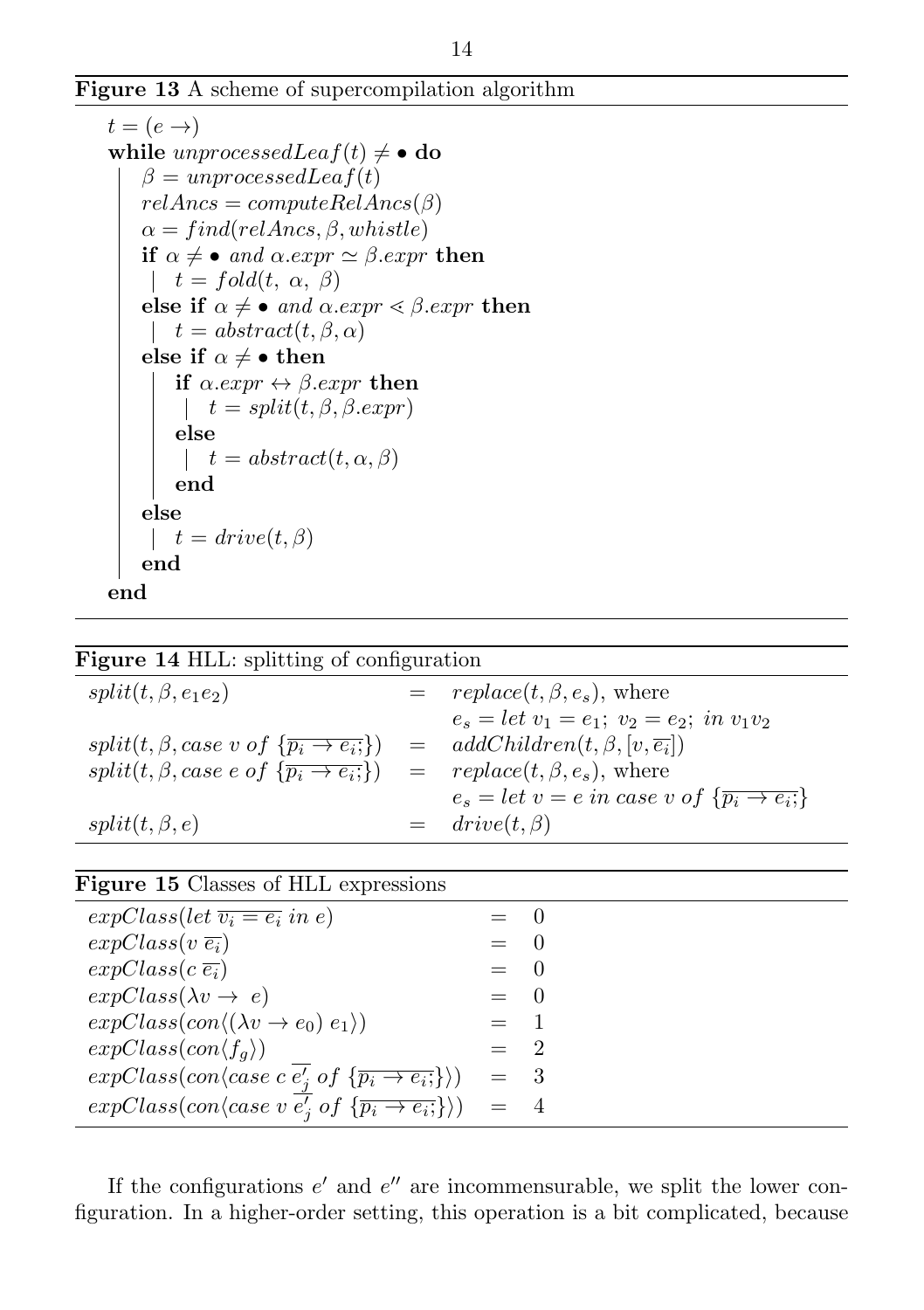of bound variables in case-expressions. In order to ensure termination, it is desirable for the splitting to produce expressions that are smaller in size, than the original expression.

Definition 21 (Splitting of configuration). Splitting of HLL configurations is performed according to the rules in Fig. [14.](#page-13-1)

A feature of the splitting thus defined is the processing of case-expressions. If a selector of a case-expression is a variable, then we perform a step similar to a driving step, but without positive information propagation, thus ensuring that the size of all expressions decreases. If a selector is not a variable, we extract the selector first.

An obvious disadvantage of the above approach is that the splitting of caseexpressions is performed without taking into account the structure of the upper configuration (embedded in the lower one). Fortunately, the supercompiler HOSC is designed in such a way that splitting is rarely required.

### <span id="page-14-0"></span>5 Supercompiler HOSC 1.5

The supercompiler HOSC 1.5 is a parameterized supercompiler  $SC_{iik}$ , which, given different parameters, is able to produce various residual programs. Generating several residual programs may be of interest in cases where supercompilation is used for program analysis, for example for detecting improvement lemmas [\[12\]](#page-22-8).

Before defining concrete functions  $whistle$  and  $computeRelAncs$ , implemented in  $SC_{iik}$ , we have to introduce a few definitions.

Definition 22 (Classes of HLL expressions). All HLL expressions are divided into 5 classes according to the rules in Fig. [15.](#page-13-2)

**Definition 23** (Trivial node). A node  $\beta$  is *trivial* if  $\beta$ *.expr* is either an observable or a let-expression.  $(expClass(\beta . expr) = 0)$ 

**Definition 24** ( $\beta$ -transient node). A node  $\beta$  is  $\beta$ -transient if  $\beta$ .expr = con $\langle \chi v_0 \rangle$  $(e_0)$   $e_1$ ).  $(expClass(\beta . expr) = 1)$ 

**Definition 25** (Global node). A node  $\beta$  is global if  $\beta . expr = con\langle case \ v \ \overline{e_j'} \ of \ \{\overline{p_i \rightarrow e_i;}\}\rangle. \ (expClass(\beta . expr) = 4)$ 

Definition 26 (Local node). All nodes except global ones are local.

**Definition 27** (Candidate for folding). All nodes except for trivial and  $\beta$ -transient ones are candidates for folding.  $(expClass(\beta, expr) > 1)$ 

**Remark 28** (Rationale for choosing candidates for folding). If we consider  $\beta$ transient nodes as candidates for folding, then all supercompilers (defined below) produce poor residual programs. The elimination of  $\beta$ -transient nodes from candidates for folding is safe for termination, since it is impossible to get an infinite path in a partial process tree without a candidate.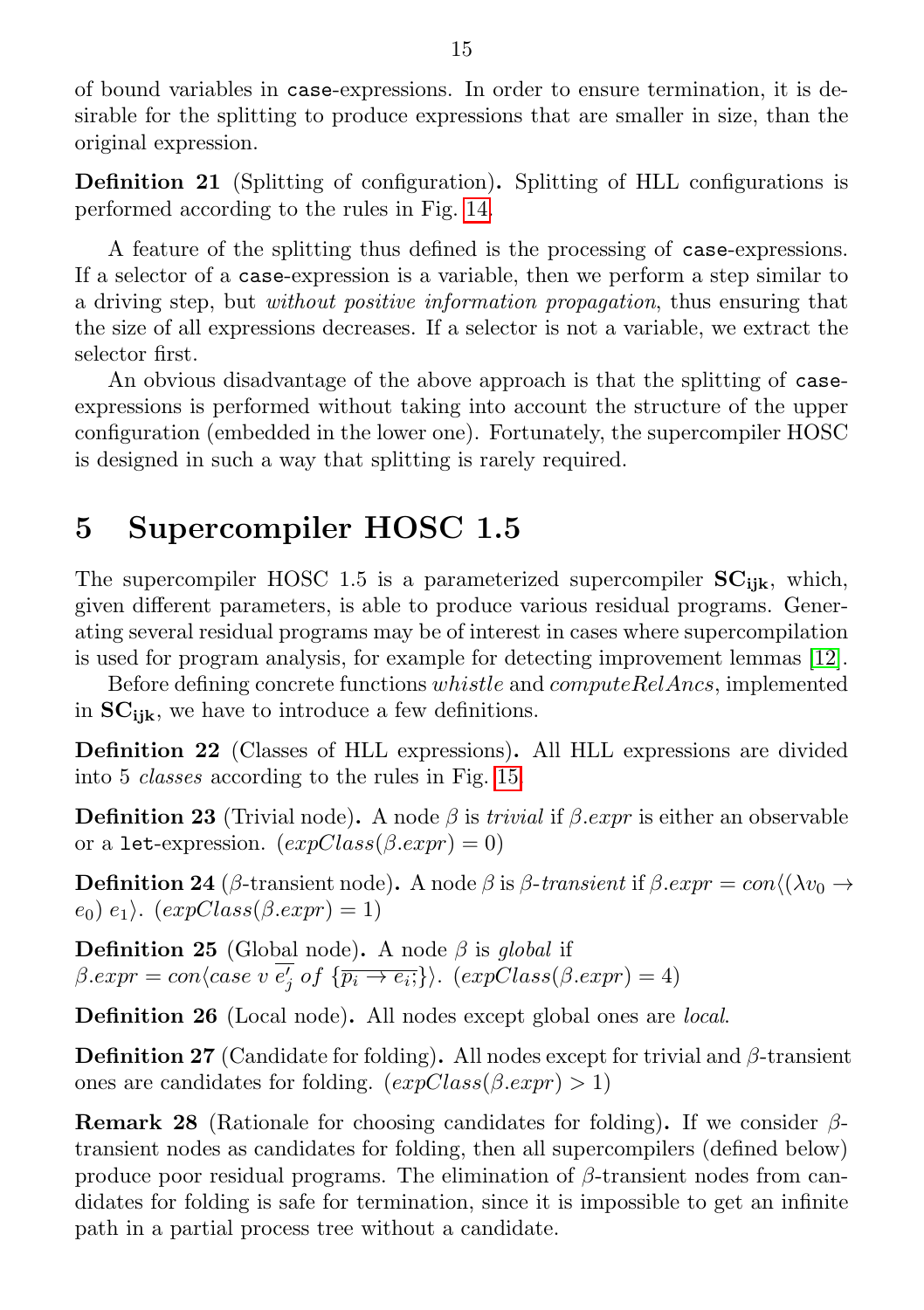Definition 29 (Relevant ancestors). The relevant (with respect to control) ancestors of  $\beta$  are defined as follows:

- All global ancestors  $\overline{\alpha_i}$  of  $\beta$ , which are candidates, if  $\beta$  is a global node.
- All local ancestors  $\overline{\alpha_i}$  of  $\beta$ , such that there are no global nodes between  $\alpha_i$ and  $\beta$ , if  $\beta$  is a local node.

Now let us consider a concrete algorithm  $SC_{ijk}$ , which depends on three parameters:

- 1.  $i$  Which homeomorphic embedding should be used as a whistle:  $\trianglelefteq^*_c (+)$  or  $\trianglelefteq_c (-)$ ?
- 2.  $j$  Whether to partition the nodes into global and local ones  $(+)$  or not  $(-)$ ?
- 3.  $k$  Whether to require the candidates for folding to belong to the same expression class  $(+)$  or not  $(-)$ ?

More formally, the operations *whistle* and *computeRelAncs* for supercompiler  $SC_{ijk}$  are defined as follows:

- whistle( $e_1, e_2$ ) =
	- $-e_1 \leq_c e_2$ , if  $j = -$  and  $k = -$
	- $-e_1 \leq_c^* e_2$ , if  $j = +$  and  $k = -$
	- $-e_1 \trianglelefteq_c e_2$  if  $expClass(e_1) = expClass(e_2)$ , if  $j = -$  and  $k = +$
	- $-e_1 \leq_c^* e_2$  if  $expClass(e_1) = expClass(e_2)$ , if  $j = +$  and  $k = +$
- $computeRelAncs(\beta) =$ 
	- all candidates that are ancestors of  $\beta$ , if  $j = -$
	- all relevant ancestors of  $\beta$ , if  $i = +$

So the algorithm  $SC_{ijk}$  defines eight variations of the generic supercompilation algorithm.

**Theorem 30** (Correctness). All supercompilers  $SC_{ijk}$  produce residual programs that are equivalent to the source ones.

Proof. Without the operation of splitting of case-expressions, all defined supercompilers satisfy the transformation relation  $HOSC$  [\[10\]](#page-21-3). The operation of splitting of case-expressions is used in deforestation, and its correctness is shown in  $|15|$ . П

Theorem 31 (Termination). All supercompilers  $SC_{iik}$  terminate for any welltyped input program.

*Proof.* Typing ensures that any sequence of consecutive  $\beta$ -transient nodes is finite, so we can exclude  $\beta$ -transient nodes from our consideration. Relations  $\leq$  and  $\leq^*$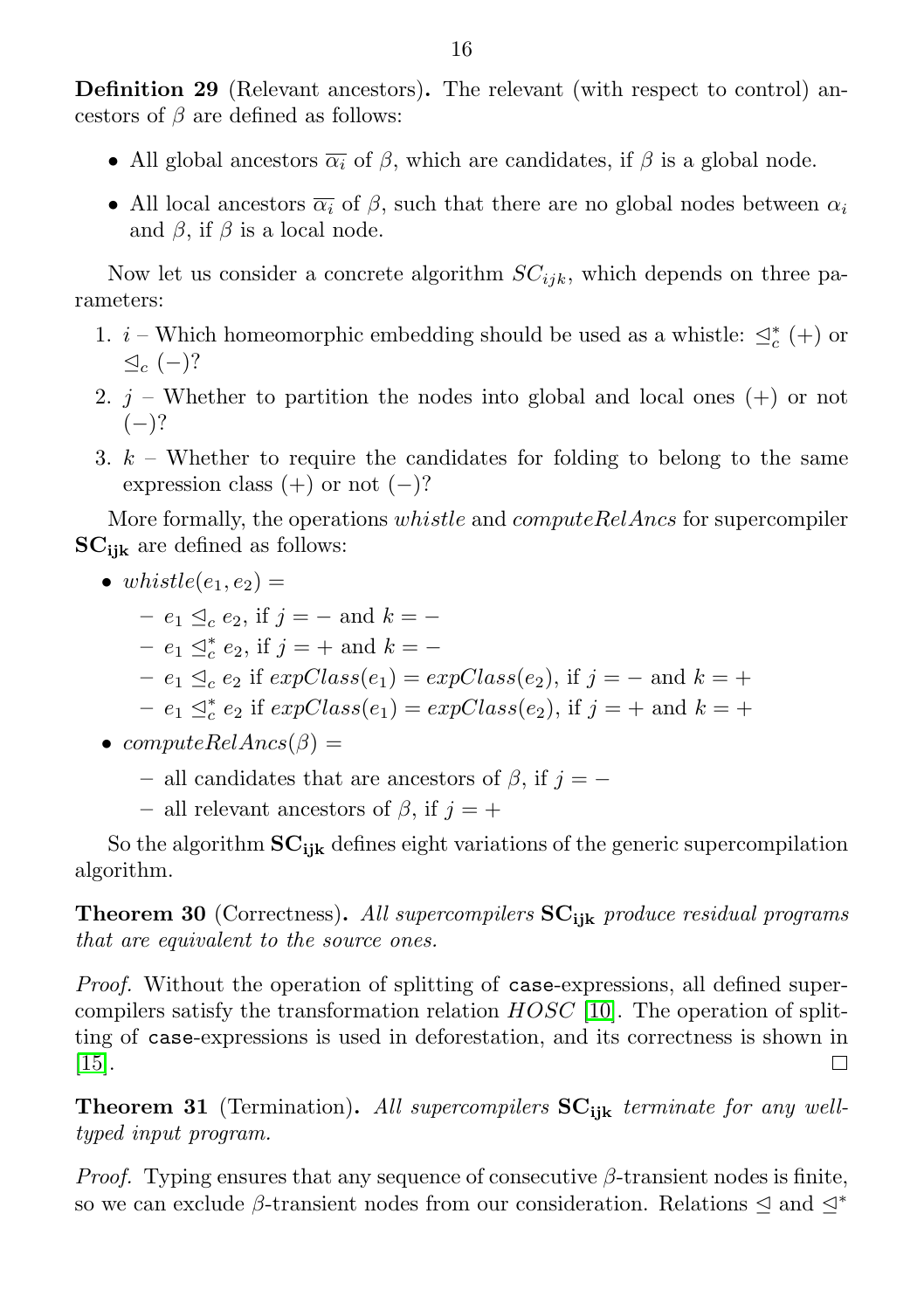| Figure 16 Tests |  |  |
|-----------------|--|--|
|-----------------|--|--|

<span id="page-16-1"></span>

| length (concat xs)     | $\cong$ sum (map length xs)<br>(1)      |     |  |
|------------------------|-----------------------------------------|-----|--|
| map f (append xs ys)   | $\cong$ append (map f xs) (map f ys)    | (2) |  |
| filter p (map f xs)    | $\cong$ map f (filter (compose p f) xs) | (3) |  |
| map f (concat xs)      | $\cong$ concat (map (map f) xs)         | (4) |  |
| iterate $f(f x)$       | $\cong$ map f (iterate f x)             | (5) |  |
| map (compose $f$ $g$ ) | $\cong$ compose (map f) (map g)         | (6) |  |
| map f xs               | $\cong$ join xs (compose return f)      | (7) |  |

<span id="page-16-2"></span>

| Figure 17 Comparing supercompilers |              |            |             |            |                     |       |      |  |
|------------------------------------|--------------|------------|-------------|------------|---------------------|-------|------|--|
|                                    | $\rm Sc_{-}$ | $Sc_{-+-}$ | $Sc_{---+}$ | $Sc_{-++}$ | $\mathbf{Sc}_{\pm}$ | Sc. . | Sc . |  |
|                                    |              |            |             |            |                     |       |      |  |
|                                    |              |            |             |            |                     |       |      |  |
| (3)                                |              |            |             |            |                     |       |      |  |
| $\pm$                              |              |            |             |            |                     |       |      |  |
| (5)                                |              |            |             |            |                     |       |      |  |
| (6)                                |              |            |             |            |                     |       |      |  |
|                                    |              |            |             |            |                     |       |      |  |

are well-quasi-order on a set of expressions labeling a partial process tree. The termination of a supercompiler without global/local control follows from Lemma 38 in [\[9\]](#page-21-4). It is easy to show that the partition of nodes into global and local ones does not affect the termination properties of the supercompiler. Indeed, local control ensures that any infinite path in a partial process tree has only finite portions of consecutive local nodes. So there should be an infinite number of global nodes in this path, but global control does not allow this situation. П

The termination of all supercompilers is ensured in a more elegant way than it was done in the supercompiler HOSC 1.1 [\[9\]](#page-21-4), where the candidates were defined depending on the size of the expression produced by a reduction step.

The additional requirement that, to be compared, the configurations belong to the same class of expressions is, to some extent, similar to Turchin's "stack" whistle [\[25\]](#page-22-10). If configurations are represented as stacks, then the equality of expression classes corresponds to the equality of prefixes of stacks. And the requirement that the configurations be coupled, ensures the equality of suffixes of stacks.

### <span id="page-16-0"></span>6 Comparing supercompilers

Some recent works on supercompilation have studied the influence of different aspects of supercompilation algorithms on program speedup. However, little attention has been paid to the aspects of supercompilation related to its fitness for program analysis.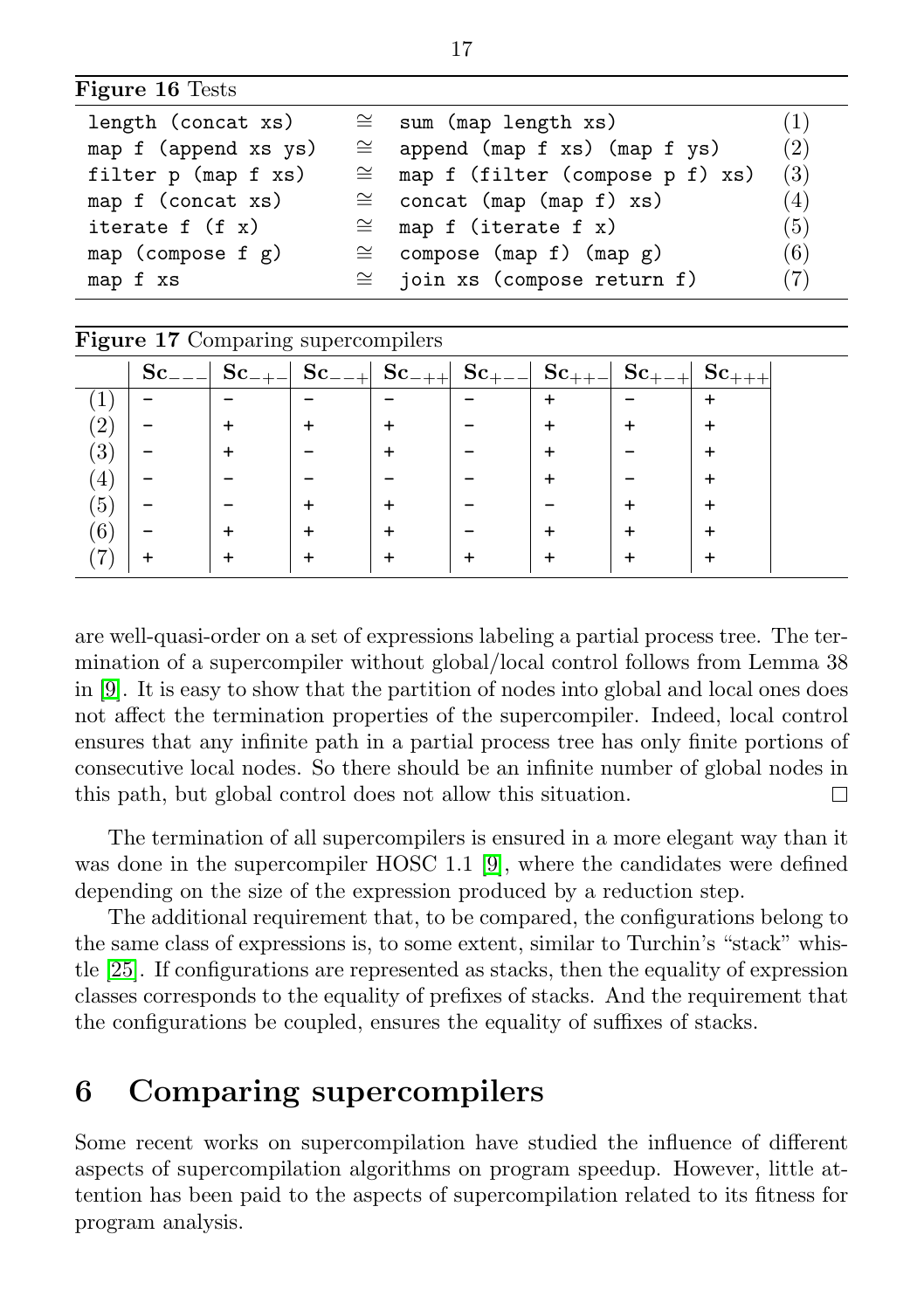Figure 18 Definitions of functions for tests

```
data List a = Nil | Cons a (List a);
data Nat = Z | S Nat;
data Boolean = True | False;
data Pair a b = P a b;
compose = \lambda f g x \rightarrow f (g x);
outl = \lambda p \rightarrow case p of { P a b \rightarrow a;};
outr = \lambda p \rightarrow \text{case } p \text{ of } \{ P \text{ a } b \rightarrow b; \};uncurry = \lambda f p \rightarrow case p of {P x y \rightarrow f x y;};
curry = \lambda f b c \rightarrow f (P b c);
cond = \lambda p f g a \rightarrow case (p a) of {True \rightarrow f a; False \rightarrow g a;};
foldn = \lambdac h x \rightarrow case x of {
  Z \rightarrow c;
  S x1 \rightarrow h (foldn c h x1);
};
plus = foldn (\lambda x \rightarrow x) (\lambda f y \rightarrow S (f y));
foldr = \lambdac h xs \rightarrow case xs of {
  Nil \rightarrow c:
  Cons y ys \rightarrow h y (foldr c h ys);
};
concat = foldr Nil append;
sum = foldr Z plus;
filter = \lambda p \rightarrow foldr Nil
   (curry (cond (compose p outl) (uncurry (\lambda x \ x s \rightarrow Cons \ x \ xs) ) outr));
iterate = \lambda f x \rightarrow Cons x (iterate f (f x));
length = foldr Z (\lambda x y \rightarrow S y);
join = \lambdam k \rightarrow foldr Nil (compose append k) m;
return = \lambda x \rightarrow Cons x Nil;
map = \lambdaf \rightarrow foldr Nil (\lambdax xs \rightarrow Cons (f x) xs);
append = \lambdaxs ys \rightarrow case xs of {
  Nil \rightarrow vs:Cons x1 xs1 \rightarrow Cons x1 (append xs1 ys);
};
```
<span id="page-17-0"></span>In order to compare the 8 instances of the supercompiler  $Sc_{ik}$ , we use the following "benchmark" task: proving the equivalence of expressions [\[11\]](#page-21-1). All expressions used in the tests involve higher-order functions and (potentially) infinite data structures. The functions over pairs, lists and numbers used in the tasks are shown in Fig. [18.](#page-17-0) The results obtained are shown in Fig. [16.](#page-16-1) A supercompiler is considered to have passed a test if it has been able to transform both sides of the equality to the same syntactic form.

The results of the experiment, shown in Fig. [17,](#page-16-2) demonstrate that the best combination of options is the refined homeomorphic embedding, the partition of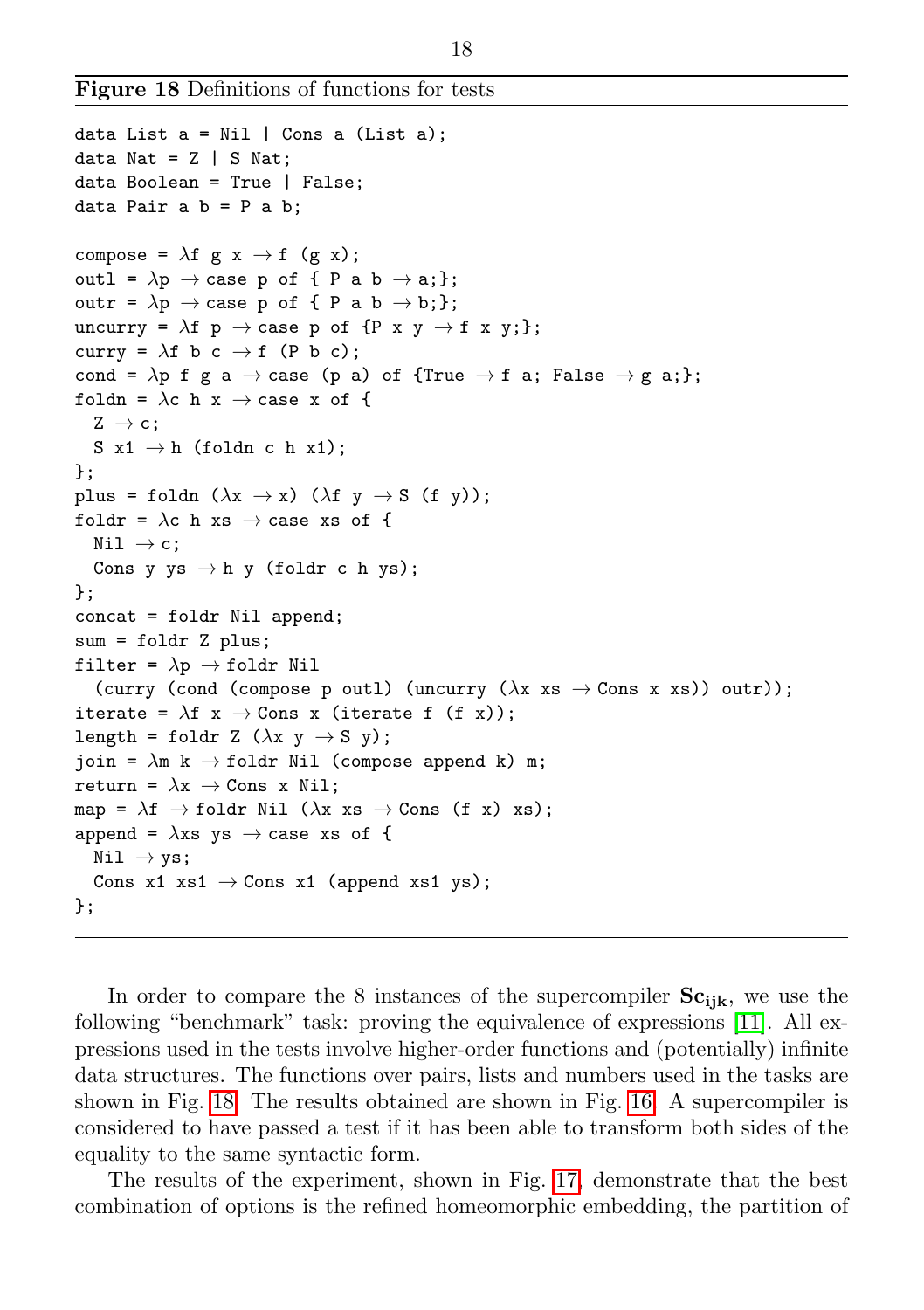nodes into local and global ones and the partition of expressions according to their redex. That is, additional tricks (the partition of nodes into local and global ones and the partition of expressions according to their redex) are not as powerful as the use of the refined homeomorphic embedding  $\trianglelefteq^*_c$ .

In order to get some insight into the peculiarities of the refined homeomorphic embedding  $\leq^*$ , let us compare the behavior of the supercompilers  $Sc_{-++}$  and  $Sc_{+++}$  when they transform the expression map f (concat xs). The whistle blows after a few steps of the supercompiler  $Sc_{-++}$ :

```
case
  case xs of {
     Nil \rightarrow Nil;Cons v54 v55 \rightarrow (append v54) (foldr Nil append v55);
  }
of {
  Nil \rightarrow Nil;Cons v56 v57 \rightarrow(\lambda \text{v58 v59} \rightarrow \text{Cons (f v58) v59})v56 (foldr Nil (\lambdav60 v61 \rightarrow Cons (f v60) v61) v57);
}
\triangleleftcase
     case v54 of {
       Nil \rightarrow foldr Nil append v55;
       Cons v87 v88 \rightarrow Cons v87 (append v88 (foldr Nil append v55));
     }
  of {
     Nil \rightarrow Nil;Cons v89 v90 \rightarrow(\lambda \nu 91 \nu 92 \rightarrow Cons (f v91) v92)
          v89 (foldr Nil (\lambdav93 v94\rightarrow Cons (f v93) v94) v90);
  }
```
The embedded expression is generalized by the supercompiler  $Sc_{-++}$  in the following way:

```
let
v100 = \case \t xs \t of \t fNil \rightarrow Nil;Cons v54 v55 \rightarrow (append v54) (foldr Nil append v55);
}
in
case v100 of {
  Nil \rightarrow Nil;Cons v89 v90 \rightarrow(\lambda y91 \text{ } y92 \rightarrow \text{Cons } (f y91) \text{ } y92)v89 (foldr Nil (\lambdav93 v94\rightarrow Cons (f v93) v94) v90);
}
```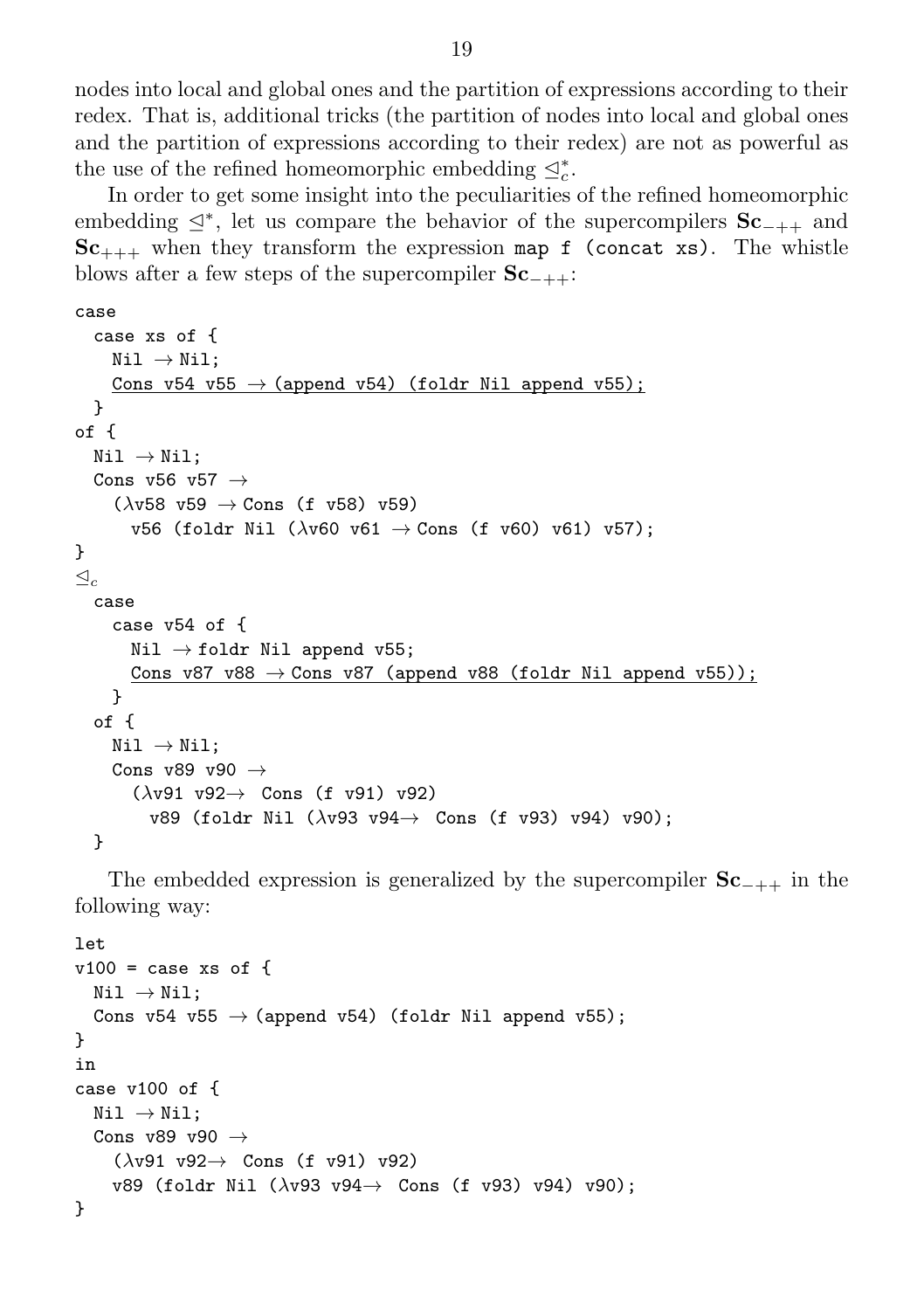Figure 19 map f (concat xs): transformed by  $Sc_{-++}$ 

```
letrec f1 = \lambdaz \rightarrowcase z of { Nil \rightarrow Nil; Cons p q \rightarrow Cons (f p) (f1 q); }
in
  f1(letrec
         g = \lambda x \rightarrow \text{case } x \text{ of } \{Nil \rightarrow Nil;Cons k 1 \rightarrowletrec h = \lambda y \rightarrow \text{case } y \text{ of }{ Nil \rightarrow g l; Cons s t \rightarrow Cons s (h t); } in h k;
           }
      in g xs)
```
<span id="page-19-1"></span>Figure 20 concat (map (map f) xs): transformed by  $Sc_{+++}$ 

```
letrec
  g = \lambda x \rightarrowcase x of {
        Nil \rightarrow Nil;Cons p q \rightarrowletrec h = \lambda y \rightarrow case y of
           { Nil \rightarrow (g q); Cons s t \rightarrow Cons (f s) (h t); }
           in h p;
     }
in g xs
```
<span id="page-19-2"></span>However, when using the refined homeomorphic embedding the aforementioned configurations are not coupled and the transformation proceeds without over-generalization.

The residual programs produced by supercompilers  $Sc_{-++}$  and  $Sc_{+++}$  are shown in Fig. [19](#page-19-1) and Fig. [20,](#page-19-2) respectively.

### <span id="page-19-0"></span>7 Discussion

As a general idea [\[24,](#page-22-11) [25\]](#page-22-10), supercompilation is based on two sub-ideas: identifying (potentially) infinite branches in a partial process tree and generalizing some configurations (in order to fold the process tree into a finite graph). The main problem of the designer of a concrete supercompiler is the development of a reasonable generalization strategy. An aggressive strategy may produce negative effects on the depth of program analysis and transformation. On the other hand, a passive generalization strategy may result in non-termination of the supercom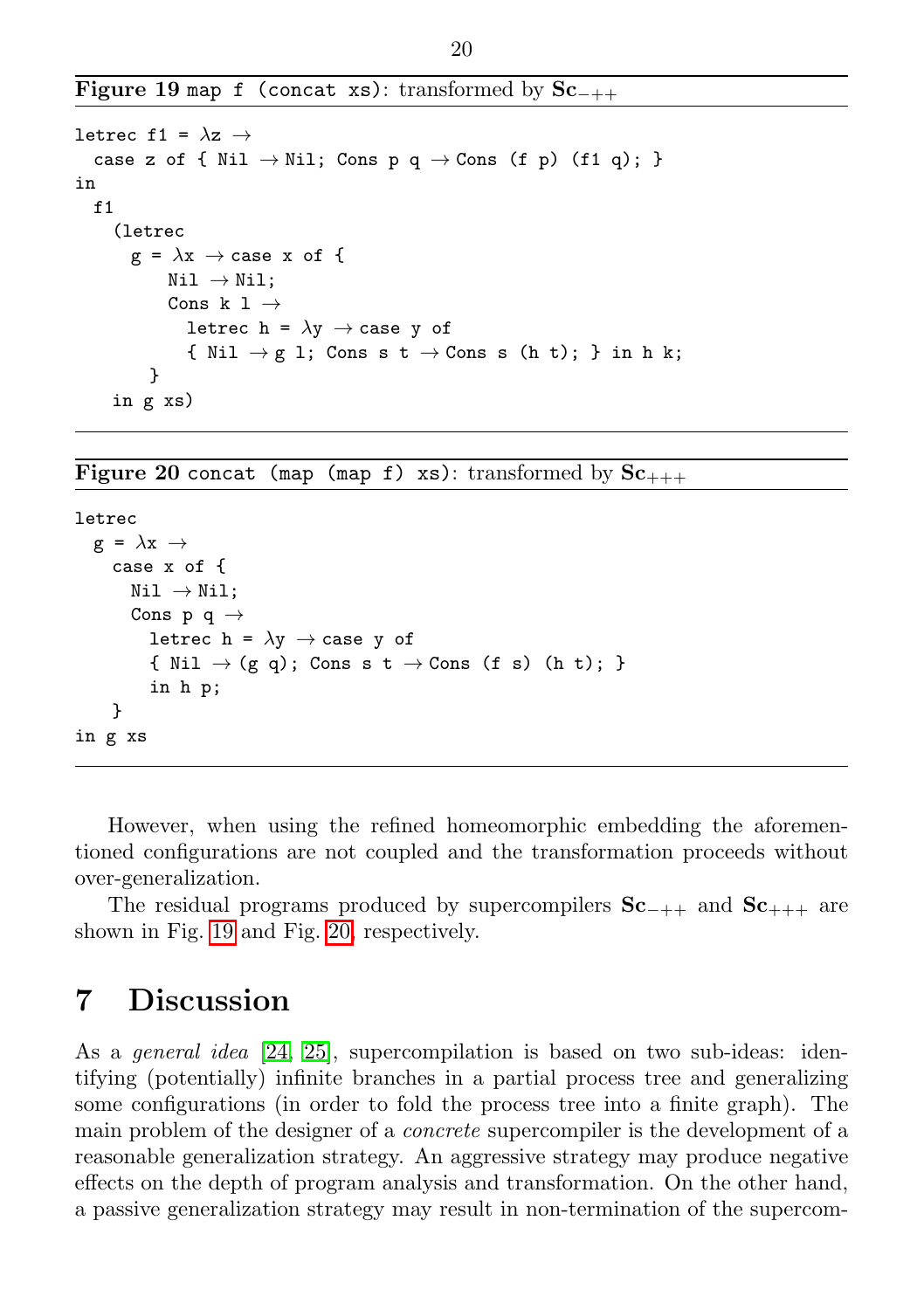piler.

The idea to use homeomorphic embedding relation for detecting infinite branches [\[19\]](#page-22-3) proved to be extremely fruitful and robust. The next idea is to generalize one of the configurations (either the embedded<sup>[5](#page-20-0)</sup> one or the embedding one) by replacing it with the most specific generalization of the two configurations.

However, a concrete implementation of supercompilation has to rely on a spe-cific homeomorphic embedding relation<sup>[6](#page-20-1)</sup> and an algorithm of generalization.

Sørensen was the first to give a complete and self-contained description of a supercompilation algorithm for a first-order, call-by-name functional language [\[17\]](#page-22-0). The expressions in Sørensen's language does not contain bound variables, so that the homeomorphic embedding and the generalization algorithm do not have to deal with bound variables. The same language extended with case-expressions was considered in [\[19,](#page-22-3) [16\]](#page-22-12). Since case-expressions do introduce bound variables, the homeomorphic embedding had to be adapted for expressions with bound variables. However, bound and free variables are treated in the same way (as in the relation  $\triangleleft$  considered above). Besides, the paper [\[19\]](#page-22-3) gives no explicit description of an algorithm of generalization for expressions with bound variables. However, the algorithm of generalization for first-orders expressions is not adaptable in a straightforward way for higher-order expressions.

Recent papers on supercompilation [\[7,](#page-21-11) [13\]](#page-22-13) also use the adapted relation  $\triangleleft$ , but do not go into details of generalization.

A difficulty in formalizing the generalization algorithm for higher-order expressions is that, in order to be correct, it must take into account a number of strict syntactic conventions concerning bound and free variables. Unfortunately, such conventions are often formulated in a rather informal and imprecise way.

The current paper presents a formal and complete algorithm for computing a most specific generalization of two HLL expressions. This algorithm is based on syntactic conventions about substitutions allowed with respect to expressions.

The current paper also demonstrates that the use of the pure embedding relation  $\leq$  for higher-order expression in an "analyzing" supercompiler results in poor residual programs, while the use of the refined homeomorphic embedding relation  $\leq^*$  results in an evident improvement in the depth of program analysis and transformation [\[11,](#page-21-1) [12\]](#page-22-8).

A number of recent works on supercompilation have studied the influence of different aspects of supercompilation algorithms on program speedup. However, little attention has been paid to the aspects of supercompilation related to its fitness for program analysis. In this paper we have compared 8 variants of a supercompiler for a higher-order call-by-name language and have shown that the best combination of options is the use of the refined homeomorphic embedding, the partition of nodes into local and global ones and the partition of expressions according to their redex.

<span id="page-20-0"></span><sup>5</sup>The most popular variant.

<span id="page-20-1"></span><sup>6</sup>Since homeomorphic relation is a quite general notion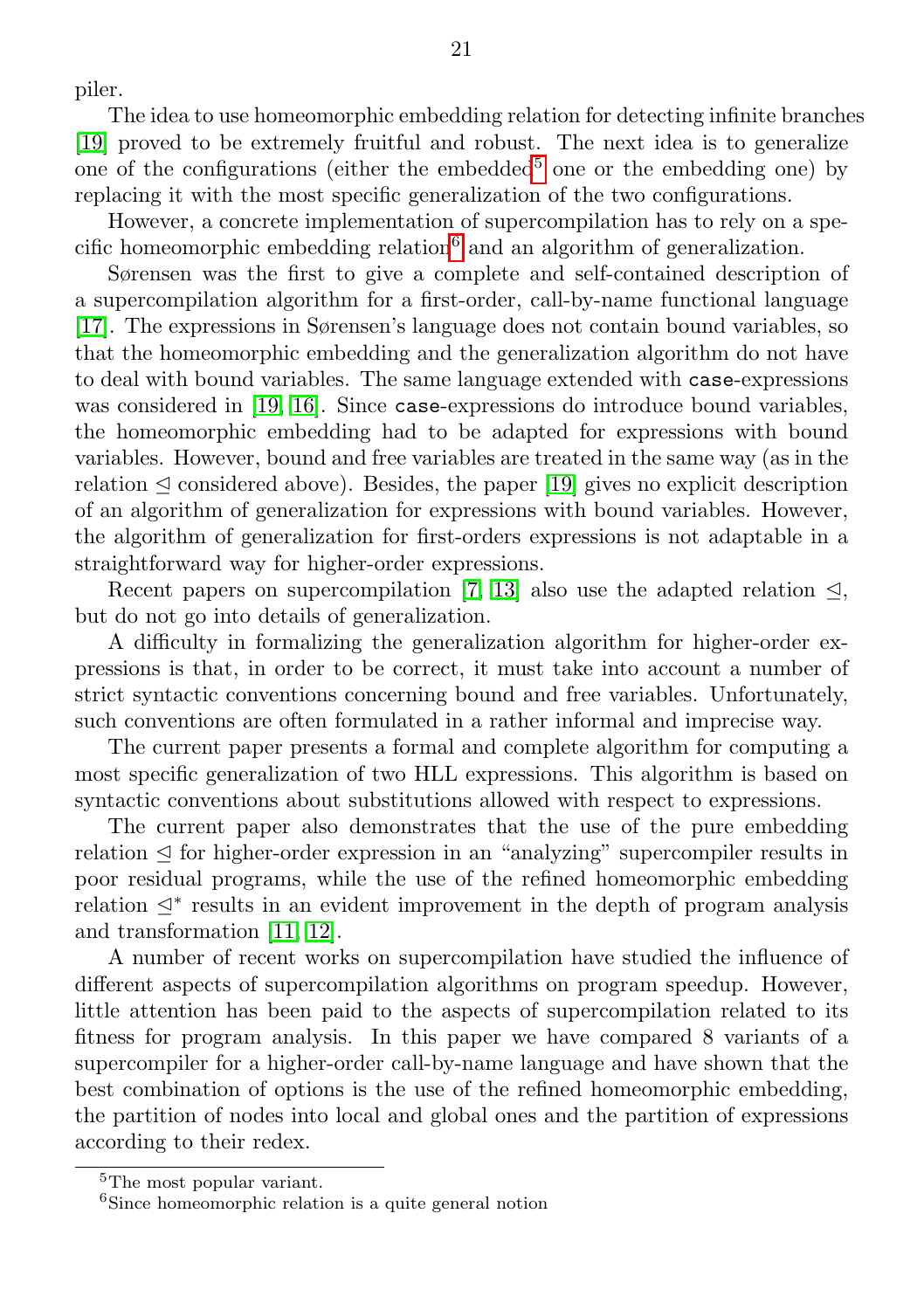However, it would be interesting to study more possible variations of the supercompilation algorithm. In particular, in case of embedding, we have always generalized the upper (embedded) configuration, but it would be interesting to also consider the generalization of the lower (embedding) configuration.

### Acknowledgements

The author expresses his gratitude to Sergei Romanenko, to all participants of Refal seminar at Keldysh Institute for useful comments and fruitful discussions of this work and to Natasha for her love and patience.

### <span id="page-21-0"></span>References

- <span id="page-21-9"></span>[1] M. Abadi, L. Cardelli, P. Curien, and J. L´evy. Explicit substitutions. Journal of functional programming, 1(04):375–416, 1991.
- <span id="page-21-6"></span>[2] H. Barendregt. The lambda calculus: its syntax and semantics. North-Holland, 1984.
- <span id="page-21-8"></span>[3] H. Curry, R. Feys, and W. Craig. Combinatory logic, volume 1. North-Holland, 1958.
- <span id="page-21-7"></span>[4] N. De Bruijn. Lambda calculus notation with nameless dummies, a tool for automatic formula manipulation, with application to the Church-Rosser theorem. Indagationes Mathematicae, 34:381–392, 1972.
- <span id="page-21-5"></span>[5] R. Glück and M. H. Sørensen. A roadmap to metacomputation by supercompilation. In Selected Papers From the International Seminar on Partial Evaluation, volume 1110 of LNCS, pages 137–160, 1996.
- <span id="page-21-10"></span>[6] T. Johnsson. Lambda lifting: Transforming programs to recursive equations. In Functional programming languages and computer architecture, volume 201 of LNCS, pages 190–203, 1985.
- <span id="page-21-11"></span>[7] P. Jonsson and J. Nordlander. Positive Supercompilation for a higher order call-by-value language. In IFL  $2007$ , pages  $441-456$ ,  $2007$ .
- <span id="page-21-2"></span>[8] I. Klyuchnikov. Supercompiler HOSC 1.0: under the hood. Preprint 63, Keldysh Institute of Applied Mathematics, Moscow, 2009.
- <span id="page-21-4"></span>[9] I. Klyuchnikov. Supercompiler HOSC 1.1: proof of termination. Preprint 21, Keldysh Institute of Applied Mathematics, Moscow, 2010.
- <span id="page-21-3"></span>[10] I. Klyuchnikov. Supercompiler HOSC: proof of correctness. Preprint 31, Keldysh Institute of Applied Mathematics, Moscow, 2010.
- <span id="page-21-1"></span>[11] I. Klyuchnikov and S. Romanenko. Proving the equivalence of higher-order terms by means of supercompilation. In Perspectives of Systems Informatics, volume 5947 of LNCS, pages 193–205, 2010.